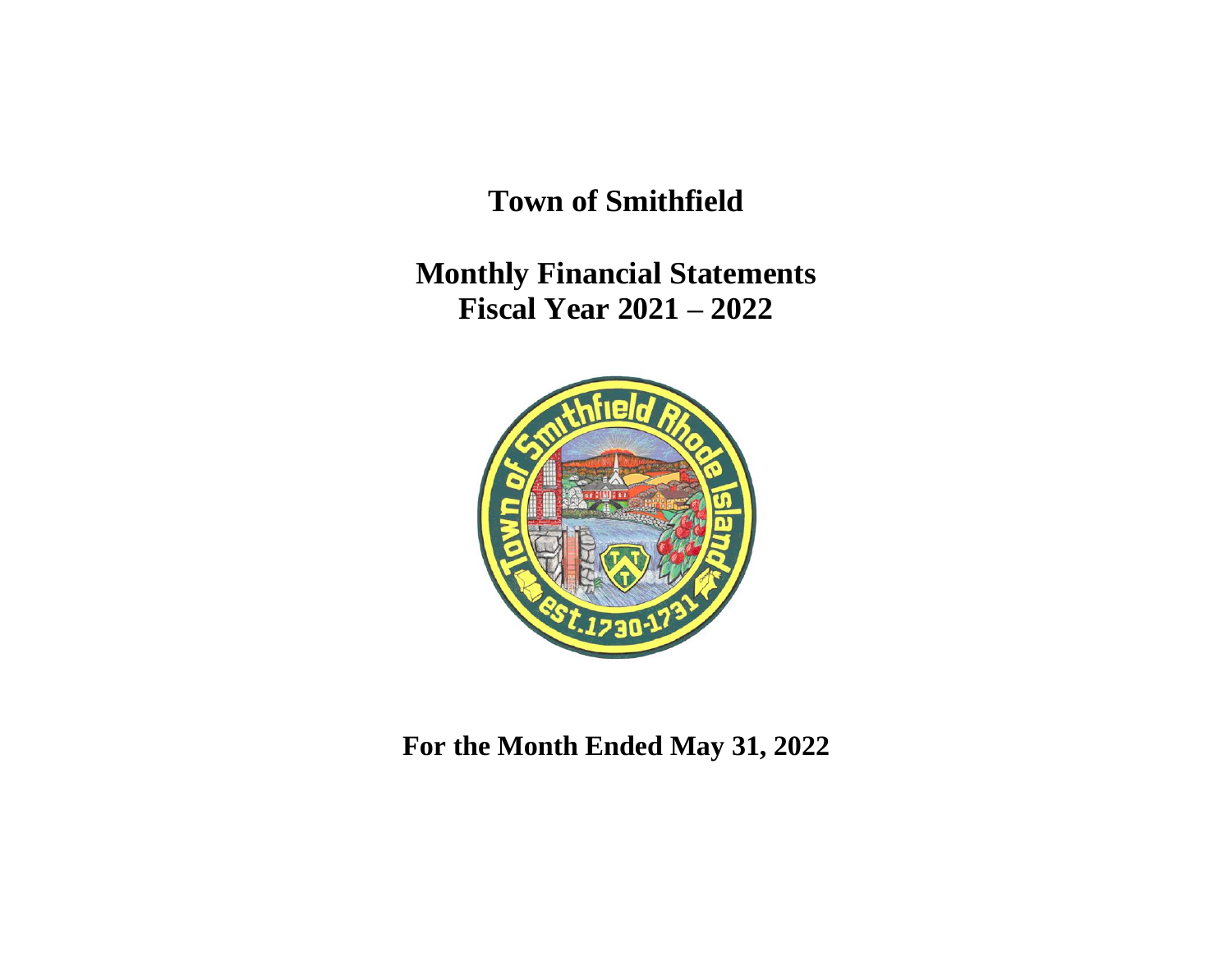#### **Town of Smithfield Year to Date Revenues For the period ending: May 31, 2022**

| Account #                      | <b>Account Description</b>                                                             | Approved<br><b>Budget</b> | <b>Month-to-Date</b><br><b>Actuals</b> | <b>Year-to-Date</b><br><b>Actuals</b> | Remaining<br><b>Uncollected</b><br><b>Balance</b> | <b>Actuals</b><br>$%$ of<br><b>Budget</b> |
|--------------------------------|----------------------------------------------------------------------------------------|---------------------------|----------------------------------------|---------------------------------------|---------------------------------------------------|-------------------------------------------|
|                                | <b>Current Year Taxes</b><br><b>Delinquent Taxes</b>                                   | 60,021,839                | (2,914,034)                            | (49, 292, 463)<br>(1,895,974)         | 10,729,376                                        | 82.12%                                    |
|                                |                                                                                        | 60,021,839                | (26,930)<br>(2,940,964)                | (51, 188, 436)                        | (53,991)<br>10,675,385                            | 85.28%                                    |
|                                | Abatements                                                                             |                           |                                        |                                       |                                                   |                                           |
|                                |                                                                                        | 60,021,839                | (2,940,964)                            | (51, 188, 436)                        | 10,675,385                                        | 85.28%                                    |
| 2-01-000-7177                  | <b>Interest On Taxes</b>                                                               | 280,000                   | (31, 474)                              | (258, 603)                            | 21,397                                            | 92.36%                                    |
| 2-01-000-7276                  | Motor Vehicle Phase - Out                                                              | 3,880,588                 | (889, 932)                             | (3,559,726)                           | 320,862                                           | 91.73%                                    |
| 2-01-000-7361                  | State Aid Hotel Tax                                                                    | 964,980                   | (87, 698)                              | (1,053,742)                           | (88, 762)                                         | 109.20%                                   |
| 2-01-000-7367                  | Telephone Tax                                                                          | 269,396                   |                                        | (258, 355)                            | 11,041                                            | 95.90%                                    |
| 2-01-000-7375                  | General State Aid                                                                      |                           |                                        |                                       | $\sim$                                            |                                           |
| 2-01-000-7377                  | OTHER MISC SCHOOL REVENUE                                                              | 601,843                   |                                        |                                       | 601,843                                           | 0.00%                                     |
| 2-01-000-7378<br>2-01-000-7379 | State Aid Schools<br>School Housing Aid                                                | 6,966,851<br>400,000      | (617,068)                              | (6,347,582)<br>(267,750)              | 619,269<br>132,250                                | 91.11%<br>66.94%                          |
| 2-01-000-7381                  | Municipal Incentive Aid                                                                |                           |                                        |                                       |                                                   |                                           |
| 2-01-000-7382                  | Fire Department SAFER Grant                                                            | 311,173                   | ä,                                     | (194, 730)                            | 116,443                                           | 62.58%                                    |
| 2-01-000-7387                  | <b>GIS FEES</b>                                                                        |                           |                                        |                                       |                                                   |                                           |
| 2-01-000-7524                  | Advertising/Postage Reimb                                                              |                           | (140)                                  | (4,654)                               | (4,654)                                           |                                           |
| 2-01-000-7525                  | Printing/Reproduction Reimb                                                            |                           | (126)                                  | (1,500)                               | (1,500)                                           |                                           |
| 2-01-000-7530                  | Licenses & Fees                                                                        |                           | (3, 417)                               | (61, 943)                             | (61, 943)                                         |                                           |
| 2-01-000-7531                  | Miscellaneous Permits & Fees                                                           | 900,000                   | (47, 308)                              | (542, 524)                            | 357,476                                           | 60.28%                                    |
| 2-01-000-7545                  | <b>Building Permits</b>                                                                |                           | (18, 320)                              | (143, 579)                            | (143, 579)                                        |                                           |
| 2-01-000-7591<br>2-01-000-7592 | Plumbing<br>Heating                                                                    |                           | (3,210)<br>(4,062)                     | (14, 545)<br>(37,502)                 | (14, 545)<br>(37,502)                             |                                           |
| 2-01-000-7593                  | Electrical                                                                             |                           | (5,326)                                | (49, 464)                             | (49, 464)                                         |                                           |
| 2-01-000-7596                  | Special Dog Fund                                                                       |                           | ٠                                      |                                       |                                                   |                                           |
| 2-01-000-7597                  | Payment-in-lieu of Taxes - University & Airport                                        | 860,981                   | $\overline{\phantom{a}}$               | (875, 667)                            |                                                   | $(14,686)$ 101.71%                        |
| 2-01-000-7599                  | <b>Business Licenses</b>                                                               |                           | (571)                                  | (11,635)                              | (11, 635)                                         |                                           |
| 2-01-000-7832                  | Fines & Pen - Animal Neut                                                              |                           | ٠                                      |                                       |                                                   |                                           |
| 2-01-000-7840                  | <b>PLN BD Subdivision Fees</b>                                                         |                           |                                        |                                       |                                                   |                                           |
| 2-01-000-7842                  | Town Clerk                                                                             |                           |                                        |                                       |                                                   |                                           |
| 2-01-000-7843                  | Tax Assessor                                                                           |                           | (75)                                   | (1,050)                               | (1,050)                                           |                                           |
| 2-01-000-7844<br>2-01-000-7845 | <b>Building Officials</b><br>Tax Sale Fees                                             | 50,000                    | (2,340)                                | (8,350)                               | 41,650                                            | 16.70%                                    |
| 2-01-000-7848                  | Zoning Board                                                                           |                           | (1,549)                                | (9,482)                               | (9,482)                                           |                                           |
| 2-01-000-7849                  | <b>Conservation Commission</b>                                                         |                           |                                        |                                       |                                                   |                                           |
| 2-01-000-7850                  | Admin Fee Police Detail                                                                | 25,000                    | (1,626)                                | (16,021)                              | 8,979                                             |                                           |
| 2-01-000-7851                  | Police Department                                                                      |                           |                                        |                                       |                                                   |                                           |
| 2-01-000-7852                  | <b>EMA MEDS Revenue</b>                                                                |                           | 38,107                                 | (23,591)                              | (23,591)                                          |                                           |
| 2-01-000-7853                  | Animal Control                                                                         |                           |                                        |                                       |                                                   |                                           |
| 2-01-000-7855                  | Highway Dept Public Works                                                              |                           | (4,693)                                | (56, 755)                             | (56,755)                                          |                                           |
| 2-01-000-7856<br>2-01-000-7857 | Municipal Court Fees<br>DPW Rubbish Collection Revenue                                 |                           | (1,440)                                | (10, 338)                             | (10, 338)                                         |                                           |
| 2-01-000-7858                  | DPW Street Light Reimbursement                                                         |                           | (3,521)                                | (23, 614)                             | (23, 614)                                         |                                           |
| 2-01-000-7859                  | DPW Fuel Reimbursements                                                                |                           |                                        |                                       |                                                   |                                           |
| 2-01-000-7860                  | Miscellaneous Recreation Revenue                                                       |                           |                                        | (2,025)                               | (2,025)                                           |                                           |
| 2-01-000-7861                  | Recreation Program Fees (Dept 17)                                                      |                           |                                        | (5,225)                               | (5,225)                                           |                                           |
| 2-01-000-7862                  | <b>Recreation Field Leagues</b>                                                        |                           |                                        | (245)                                 | (245)                                             |                                           |
| 2-01-000-7865                  | <b>Beach and Pond Passes</b>                                                           |                           |                                        | (1,288)                               | (1,288)                                           |                                           |
| 2-01-000-7866                  | Deerfield Park Memorial Donations                                                      |                           |                                        |                                       |                                                   |                                           |
| 2-01-000-7900                  | MEMBERSHIP DUES - SENIOR CENTER                                                        |                           |                                        |                                       |                                                   |                                           |
| 2-01-000-7901<br>2-01-000-7902 | Concessions / Greeting Cards - SENIOR CENTER<br>Rental / Function Fees - SENIOR CENTER |                           | (55)                                   | (2,000)                               | (2,000)                                           |                                           |
| 2-01-000-8075                  | Appropriation From Fund Bal.                                                           |                           |                                        |                                       |                                                   |                                           |
| 2-01-000-8076                  | REVENUE FOR CAPITAL EXPEND                                                             | 1,775,847                 |                                        |                                       | 1,775,847                                         | 0.00%                                     |
| 2-01-000-8077                  | Reserve for Future Tax Assessments                                                     | 600,000                   |                                        |                                       | 600,000                                           |                                           |
| 2-01-000-8125                  | Comprehensive Plan                                                                     |                           | ÷,                                     |                                       |                                                   |                                           |
| 2-01-000-8126                  | Misc Planning Review Fees                                                              |                           | (1,081)                                | (15,382)                              | (15,382)                                          |                                           |
| 2-01-000-8127                  | Miscellaneous Engineering Revenue                                                      |                           |                                        | (1,600)                               | (1,600)                                           |                                           |
| 2-01-000-8144                  | Tax Certificates                                                                       |                           |                                        |                                       |                                                   |                                           |
| 2-01-000-8169<br>2-01-000-8174 | Smithfield Housing Authority<br>Interest Earned - Washington Trust                     |                           |                                        |                                       |                                                   |                                           |
| 2-01-000-8175                  | Local Miscellaneous                                                                    | 200,000                   | (1,282)                                | (36,017)                              | 163,983                                           | 18.01%                                    |
| 2-01-000-8176                  | <b>Interest Earned</b>                                                                 | 125,000                   | 3,840                                  | 37,380                                | 162,380                                           | $-29.90%$                                 |
| 2-01-000-8177                  | Capital Expenditures                                                                   |                           |                                        |                                       |                                                   |                                           |
| 2-01-000-8178                  | <b>Impact Fees</b>                                                                     | 75,000                    |                                        |                                       | 75,000                                            | 0.00%                                     |
| 2-01-000-8180                  | <b>Transfer From Other Funds</b>                                                       | 446,403                   |                                        |                                       | 446,403                                           | 0.00%                                     |
|                                |                                                                                        | 78,754,901                | (4,625,332)                            | (65,047,539)                          | 15,549,344                                        | 82.59%                                    |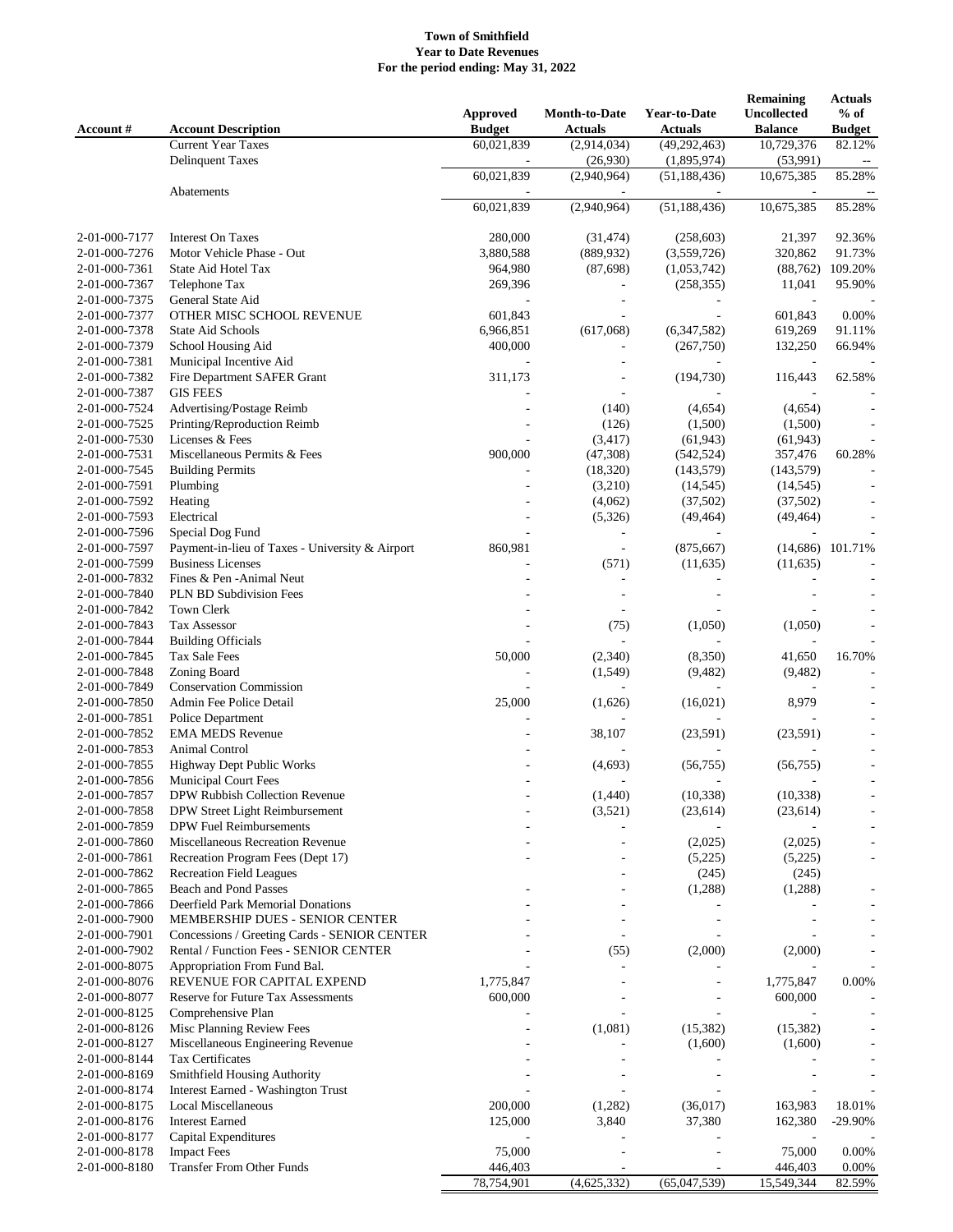5/31/2022 12:00:00 AM

|     |                            |                                   | Orig Budget  | Mtd Expended | Ytd Expended | Encumbered | <b>Balance</b> | $\%$ Exp |
|-----|----------------------------|-----------------------------------|--------------|--------------|--------------|------------|----------------|----------|
| 001 | <b>Town Administration</b> |                                   |              |              |              |            |                |          |
|     | 1-01-001-0101              | Salaries & Wages                  | \$20,500.00  | \$1,708.32   | \$25,521.77  | \$0.00     | $(\$5,021.77)$ | 124.50%  |
|     | 1-01-001-0121              | <b>Personnel Services</b>         | \$10,000.00  | \$1,266.88   | \$9,810.85   | \$0.00     | \$189.15       | 99.99%   |
|     | 1-01-001-0131              | FICA/Social Security Taxes        | \$2,333.00   | \$130.69     | \$2,105.99   | \$0.00     | \$227.01       | 90.27%   |
|     | 1-01-001-0601              | Office Supplies                   | \$2,500.00   | \$0.00       | \$1,387.42   | \$0.00     | \$1,112.58     | 55.50%   |
|     | 1-01-001-0711              | Advertising                       | \$35,000.00  | \$3,003.85   | \$37,907.90  | \$0.00     | $(\$2,907.90)$ | 108.31%  |
|     | 1-01-001-0771              | Miscellaneous                     | \$48,000.00  | \$4,395.46   | \$58,547.90  | \$0.00     | (\$10,547.90)  | 121.97%  |
|     | 1-01-001-0999              | Capital Expenditures              | \$380,000.00 | \$0.00       | \$300,048.91 | \$0.00     | \$79,951.09    | 78.96%   |
|     | <b>Department</b>          | 001 Town Administration           | \$498,333.00 | \$10,505.20  | \$435,330.74 | \$0.00     | \$63,002.26    | 87.36%   |
| 002 | Legal & Judicial           |                                   |              |              |              |            |                |          |
|     | 1-01-002-0101              | Salaries & Wages                  | \$15,500.00  | \$0.00       | \$11,625.00  | \$0.00     | \$3,875.00     | 75.00%   |
|     | 1-01-002-0131              | FICA/Social Security Taxes        | \$1,186.00   | \$0.00       | \$0.00       | \$0.00     | \$1,186.00     | 0.00%    |
|     | 1-01-002-0707              | <b>Legal Fees</b>                 | \$400,000.00 | \$32,411.77  | \$337,275.69 | \$0.00     | \$62,724.31    | 84.32%   |
|     | 1-01-002-0775              | <b>Codification Of Ordinances</b> | \$3,000.00   | \$0.00       | \$1,321.16   | \$0.00     | \$1,678.84     | 44.04%   |
|     | 1-01-002-0901              | Tree Warden                       | \$1,500.00   | \$0.00       | \$1,500.00   | \$0.00     | \$0.00         | 100.00%  |
|     | 1-01-002-0902              | Town Surveyor                     | \$1,500.00   | \$0.00       | \$0.00       | \$0.00     | \$1,500.00     | 0.00%    |
|     | 1-01-002-0960              | RI League of Cities & Towns       | \$10,370.00  | \$0.00       | \$10,370.00  | \$0.00     | \$0.00         | 100.00%  |
|     | 1-01-002-0962              | No. RI Chamber of Commerce        | \$1,300.00   | \$0.00       | \$1,300.00   | \$0.00     | \$0.00         | 100.00%  |
|     | <b>Department</b>          | 002 Legal & Judicial              | \$434,356.00 | \$32,411.77  | \$363,391.85 | \$0.00     | \$70,964.15    | 83.66%   |
| 004 | <b>Town Manager</b>        |                                   |              |              |              |            |                |          |
|     | 1-01-004-0101              | Salaries & Wages                  | \$289,435.00 | \$16,983.24  | \$283,805.31 | \$0.00     | \$5,629.69     | 99.99%   |
|     | 1-01-004-0131              | FICA/Social Security Taxes        | \$22,142.00  | \$2,402.59   | \$23,351.16  | \$0.00     | (\$1,209.16)   | 105.46%  |
|     | 1-01-004-0142              | Medical Insurance - Active        | \$33,000.00  | \$6,630.24   | \$34,785.36  | \$0.00     | (\$1,785.36)   | 105.41%  |
|     | 1-01-004-0143              | Dental Insurance - Active         | \$1,360.00   | \$307.50     | \$1,566.51   | \$0.00     | $(\$206.51)$   | 115.18%  |
|     | 1-01-004-0146              | Pension - Defined Contribution    | \$3,119.00   | \$299.84     | \$3,208.13   | \$0.00     | (\$89.13)      | 102.86%  |
|     | 1-01-004-0148              | Pension - State Pension           | \$28,016.00  | \$3,432.45   | \$26,360.98  | \$0.00     | \$1,655.02     | 94.09%   |
|     | 1-01-004-0155              | Life Insurance                    | \$626.00     | \$0.00       | \$559.55     | \$0.00     | \$66.45        | 89.38%   |
|     | 1-01-004-0202              | Telephone                         | \$2,150.00   | \$277.03     | \$2,099.99   | \$0.00     | \$50.01        | 97.67%   |
|     | 1-01-004-0301              | Publications & Subscriptions      | \$2,000.00   | \$0.00       | \$1,262.94   | \$0.00     | \$737.06       | 63.15%   |
|     | 1-01-004-0501              | <b>Official Travel</b>            | \$4,800.00   | \$375.00     | \$3,758.00   | \$0.00     | \$1,042.00     | 78.29%   |
|     | 1-01-004-0601              | Office Supplies                   | \$2,800.00   | \$46.02      | \$2,643.95   | \$0.00     | \$156.05       | 94.43%   |
|     | 1-01-004-0612              | Printing & Reproduction           | \$500.00     | \$125.00     | \$125.00     | \$0.00     | \$375.00       | 25.00%   |
|     | 1-01-004-0751              | Dues & Conferences                | \$3,200.00   | \$0.00       | \$2,272.13   | \$0.00     | \$927.87       | 71.00%   |
|     | <b>Department</b>          | 004 Town Manager                  | \$393,148.00 | \$30,878.91  | \$385,799.01 | \$0.00     | \$7,348.99     | 99.99%   |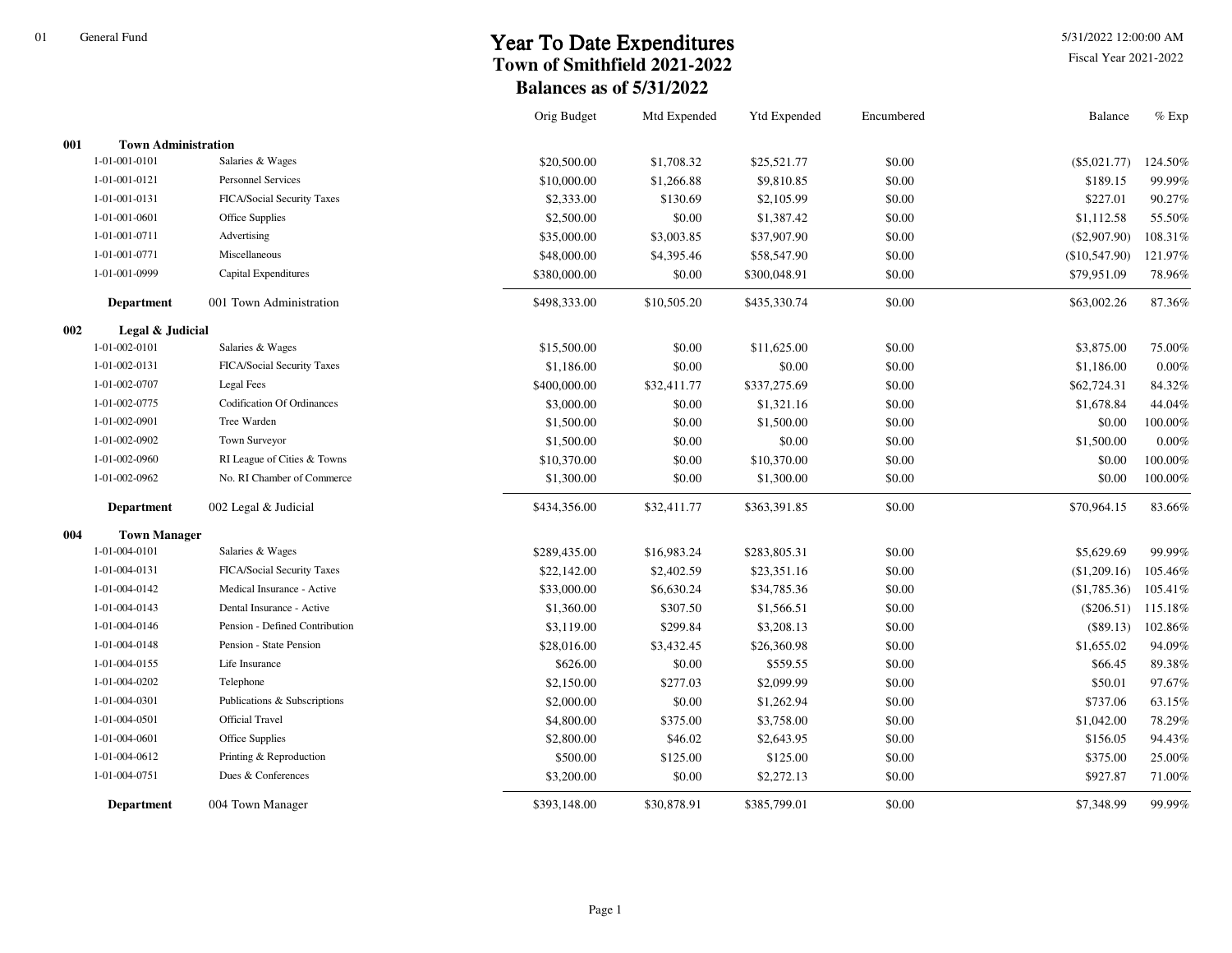5/31/2022 12:00:00 AM

|     |                   |                                          | Orig Budget  | Mtd Expended | <b>Ytd Expended</b> | Encumbered | <b>Balance</b> | $\%$ Exp |
|-----|-------------------|------------------------------------------|--------------|--------------|---------------------|------------|----------------|----------|
| 006 | <b>Town Clerk</b> |                                          |              |              |                     |            |                |          |
|     | 1-01-006-0101     | Salaries & Wages                         | \$231,118.00 | \$15,654.35  | \$170,894.25        | \$0.00     | \$60,223.75    | 73.94%   |
|     | 1-01-006-0102     | Overtime                                 | \$5,000.00   | \$0.00       | \$345.62            | \$0.00     | \$4,654.38     | 6.91%    |
|     | 1-01-006-0103     | Part-Time                                | \$18,200.00  | \$1,392.00   | \$20,676.50         | \$0.00     | $(\$2,476.50)$ | 113.61%  |
|     | 1-01-006-0104     | Longevity                                | \$11,132.00  | \$499.52     | \$5,919.32          | \$0.00     | \$5,212.68     | 53.17%   |
|     | 1-01-006-0131     | FICA/Social Security Taxes               | \$20,307.00  | \$1,311.76   | \$14,844.87         | \$0.00     | \$5,462.13     | 73.10%   |
|     | 1-01-006-0142     | Medical Insurance - Active               | \$62,000.00  | \$3,018.60   | \$39,770.40         | \$0.00     | \$22,229.60    | 64.15%   |
|     | 1-01-006-0143     | Dental Insurance - Active                | \$2,720.00   | \$146.94     | \$1,603.57          | \$0.00     | \$1,116.43     | 58.95%   |
|     | 1-01-006-0146     | Pension - Defined Contribution           | \$1,835.00   | \$99.56      | \$1,187.43          | \$0.00     | \$647.57       | 64.71%   |
|     | 1-01-006-0148     | Pension - State Pension                  | \$24,710.00  | \$1,864.00   | \$16,325.91         | \$0.00     | \$8,384.09     | 66.07%   |
|     | 1-01-006-0155     | Life Insurance                           | \$835.00     | \$0.00       | \$487.35            | \$0.00     | \$347.65       | 58.37%   |
|     | 1-01-006-0202     | Telephone                                | \$500.00     | \$27.97      | \$275.44            | \$0.00     | \$224.56       | 55.09%   |
|     | 1-01-006-0601     | Office Supplies                          | \$1,200.00   | \$40.79      | \$923.91            | \$0.00     | \$276.09       | 76.99%   |
|     | 1-01-006-0602     | Office Equipment                         | \$1,000.00   | \$0.00       | \$0.00              | \$0.00     | \$1,000.00     | 0.00%    |
|     | 1-01-006-0603     | Office Equipment Maintenance             | \$500.00     | \$0.00       | \$0.00              | \$0.00     | \$500.00       | 0.00%    |
|     | 1-01-006-0612     | Printing & Reproduction                  | \$1,000.00   | \$0.00       | \$8,688.95          | \$0.00     | (S7, 688.95)   | 868.90%  |
|     | 1-01-006-0751     | Dues & Conferences                       | \$1,000.00   | \$215.00     | \$265.00            | \$0.00     | \$735.00       | 26.50%   |
|     | 1-01-006-0774     | Records & Indexing                       | \$25,000.00  | \$1,599.80   | \$10,172.64         | \$0.00     | \$14,827.36    | 40.69%   |
|     | <b>Department</b> | 006 Town Clerk                           | \$408,057.00 | \$25,870.29  | \$292,381.16        | \$0.00     | \$115,675.84   | 71.65%   |
| 007 |                   | <b>Planning and Economic Development</b> |              |              |                     |            |                |          |
|     | 1-01-007-0101     | Salaries & Wages                         | \$144,119.00 | \$10,316.88  | \$122,255.02        | \$0.00     | \$21,863.98    | 84.83%   |
|     | 1-01-007-0131     | FICA/Social Security Taxes               | \$11,025.00  | \$762.32     | \$8,674.80          | \$0.00     | \$2,350.20     | 78.68%   |
|     | 1-01-007-0142     | Medical Insurance - Active               | \$44,428.00  | \$3,408.24   | \$42,949.46         | \$0.00     | \$1,478.54     | 96.67%   |
|     | 1-01-007-0143     | Dental Insurance - Active                | \$1,922.00   | \$167.00     | \$1,826.59          | \$0.00     | \$95.41        | 95.04%   |
|     | 1-01-007-0146     | Pension - Defined Contribution           | \$530.00     | \$40.80      | \$489.39            | \$0.00     | \$40.61        | 92.34%   |
|     | 1-01-007-0148     | Pension - State Pension                  | \$13,680.00  | \$1,315.40   | \$11,570.96         | \$0.00     | \$2,109.04     | 84.58%   |
|     | 1-01-007-0155     | Life Insurance                           | \$418.00     | \$0.00       | \$324.90            | \$0.00     | \$93.10        | 77.73%   |
|     | 1-01-007-0202     | Telephone                                | \$1,000.00   | \$61.66      | \$704.08            | \$0.00     | \$295.92       | 70.41%   |
|     | 1-01-007-0301     | Publications & Subscriptions             | \$300.00     | \$0.00       | \$407.00            | \$0.00     | (\$107.00)     | 135.67%  |
|     | 1-01-007-0501     | <b>Official Travel</b>                   | \$300.00     | \$0.00       | \$0.00              | \$0.00     | \$300.00       | 0.00%    |
|     | 1-01-007-0601     | Office Supplies                          | \$500.00     | \$0.00       | \$151.93            | \$0.00     | \$348.07       | 30.39%   |
|     | 1-01-007-0602     | Office Equipment                         | \$400.00     | \$0.00       | \$0.00              | \$0.00     | \$400.00       | 0.00%    |
|     | 1-01-007-0612     | Printing & Reproduction                  | \$1,500.00   | \$0.00       | \$0.00              | \$0.00     | \$1,500.00     | 0.00%    |
|     | 1-01-007-0701     | Consultant services                      | \$10,000.00  | \$0.00       | \$2,658.50          | \$0.00     | \$7,341.50     | 26.59%   |
|     | 1-01-007-0751     | Dues & Conferences                       | \$250.00     | \$0.00       | \$0.00              | \$0.00     | \$250.00       | 0.00%    |
|     | <b>Department</b> | 007 Planning and Economic Development    | \$230,372.00 | \$16,072.30  | \$192,012.63        | \$0.00     | \$38,359.37    | 83.35%   |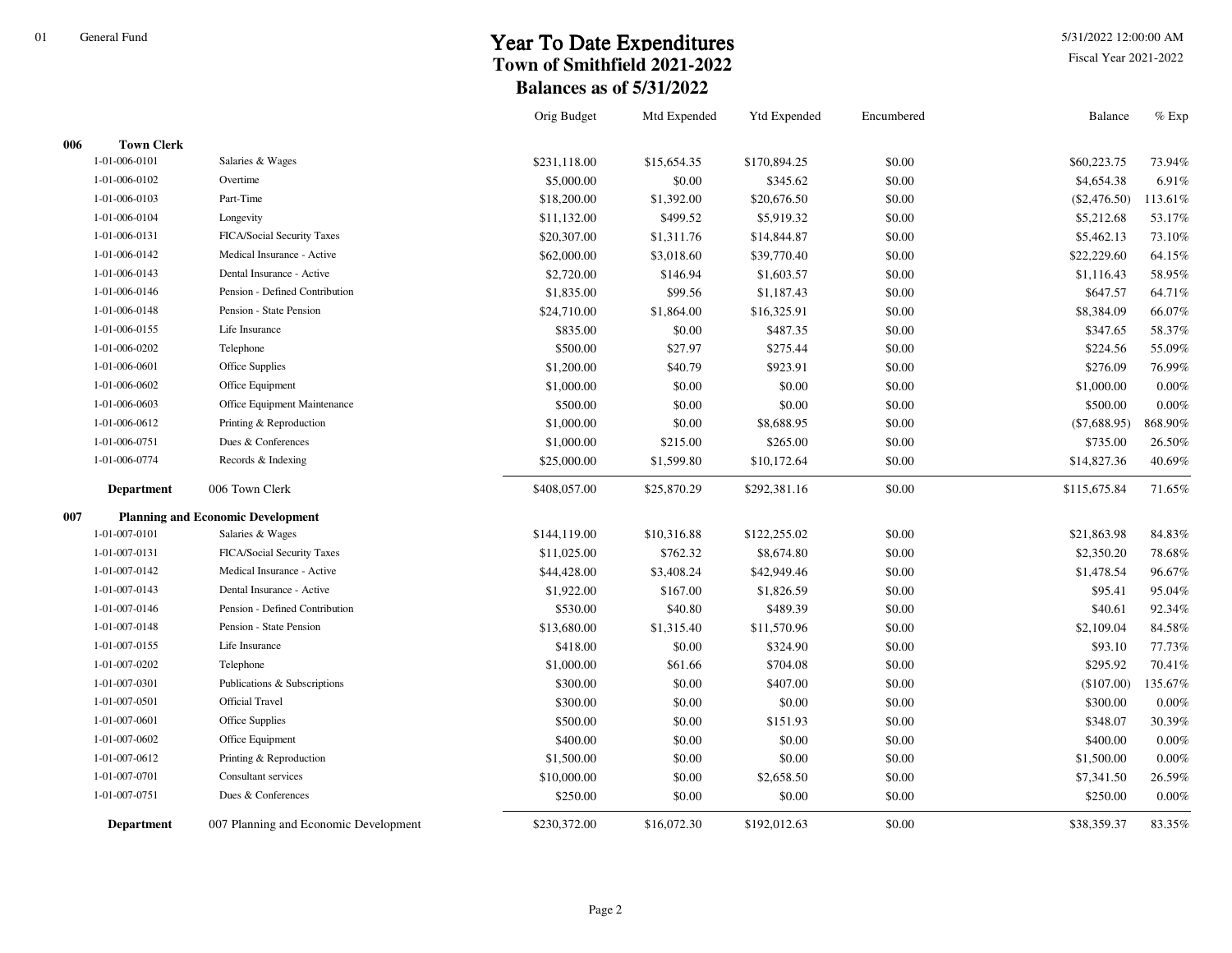5/31/2022 12:00:00 AM

|     |                                  |                                | Orig Budget  | Mtd Expended | <b>Ytd Expended</b> | Encumbered | Balance       | $%$ Exp |
|-----|----------------------------------|--------------------------------|--------------|--------------|---------------------|------------|---------------|---------|
| 008 | <b>Treasurer - Tax Collector</b> |                                |              |              |                     |            |               |         |
|     | 1-01-008-0101                    | Salaries & Wages               | \$481,516.00 | \$33,129.88  | \$389,817.53        | \$0.00     | \$91,698.47   | 80.96%  |
|     | 1-01-008-0102                    | Overtime                       | \$1,000.00   | \$45.12      | \$561.53            | \$0.00     | \$438.47      | 56.15%  |
|     | 1-01-008-0104                    | Longevity                      | \$4,985.00   | \$395.44     | \$4,683.89          | \$0.00     | \$301.11      | 93.96%  |
|     | 1-01-008-0107                    | Annual Leave                   | \$8,000.00   | \$1,671.40   | \$3,342.80          | \$0.00     | \$4,657.20    | 41.79%  |
|     | 1-01-008-0131                    | FICA/Social Security Taxes     | \$37,906.00  | \$2,729.85   | \$30,599.30         | \$0.00     | \$7,306.70    | 80.72%  |
|     | 1-01-008-0142                    | Medical Insurance - Active     | \$79,573.00  | \$6,426.85   | \$93,471.32         | \$0.00     | (\$13,898.32) | 117.47% |
|     | 1-01-008-0143                    | Dental Insurance - Active      | \$3,518.00   | \$340.83     | \$3,725.71          | \$0.00     | $(\$207.71)$  | 105.90% |
|     | 1-01-008-0146                    | Pension - Defined Contribution | \$5,037.00   | \$268.40     | \$3,203.50          | \$0.00     | \$1,833.50    | 63.60%  |
|     | 1-01-008-0148                    | Pension - State Pension        | \$49,623.00  | \$4,420.76   | \$37,309.67         | \$0.00     | \$12,313.33   | 75.19%  |
|     | 1-01-008-0155                    | Life Insurance                 | \$1,462.00   | \$0.00       | \$1,046.90          | \$0.00     | \$415.10      | 71.61%  |
|     | 1-01-008-0202                    | Telephone                      | \$2,750.00   | \$148.56     | \$2,007.45          | \$0.00     | \$742.55      | 73.00%  |
|     | 1-01-008-0301                    | Publications & Subscriptions   | \$250.00     | \$0.00       | \$0.00              | \$0.00     | \$250.00      | 0.00%   |
|     | 1-01-008-0501                    | <b>Official Travel</b>         | \$300.00     | \$81.90      | \$381.30            | \$0.00     | (\$81.30)     | 127.10% |
|     | 1-01-008-0601                    | Office Supplies                | \$3,500.00   | \$16.83      | \$2,793.59          | \$0.00     | \$706.41      | 79.82%  |
|     | 1-01-008-0602                    | Office Equipment               | \$500.00     | \$0.00       | \$0.00              | \$0.00     | \$500.00      | 0.00%   |
|     | 1-01-008-0603                    | Office Equipment Maintenance   | \$2,000.00   | \$0.00       | \$0.00              | \$0.00     | \$2,000.00    | 0.00%   |
|     | 1-01-008-0612                    | Printing & Reproduction        | \$1,000.00   | \$0.00       | \$0.00              | \$0.00     | \$1,000.00    | 0.00%   |
|     | 1-01-008-0751                    | Dues & Conferences             | \$1,500.00   | \$0.00       | \$180.00            | \$0.00     | \$1,320.00    | 12.00%  |
|     | 1-01-008-0777                    | Tax Sales & Collections        | \$45,000.00  | \$9,456.11   | \$45,953.80         | \$0.00     | $($ \$953.80) | 102.12% |
|     | <b>Department</b>                | 008 Treasurer - Tax Collector  | \$729,420.00 | \$59,131.93  | \$619,078.29        | \$0.00     | \$110,341.71  | 84.87%  |
| 009 | <b>Tax Assessor</b>              |                                |              |              |                     |            |               |         |
|     | 1-01-009-0101                    | Salaries & Wages               | \$190,902.00 | \$14,965.48  | \$167,197.94        | \$0.00     | \$23,704.06   | 87.58%  |
|     | 1-01-009-0131                    | FICA/Social Security Taxes     | \$14,604.00  | \$1,117.94   | \$12,883.93         | \$0.00     | \$1,720.07    | 88.22%  |
|     | 1-01-009-0142                    | Medical Insurance - Active     | \$46,428.00  | \$3,408.24   | \$39,258.53         | \$0.00     | \$7,169.47    | 84.56%  |
|     | 1-01-009-0143                    | Dental Insurance - Active      | \$1,922.00   | \$160.56     | \$1,514.91          | \$0.00     | \$407.09      | 78.82%  |
|     | 1-01-009-0146                    | Pension - Defined Contribution | \$1,909.00   | \$149.68     | \$1,612.90          | \$0.00     | \$296.10      | 84.49%  |
|     | 1-01-009-0148                    | Pension - State Pension        | \$19,472.00  | \$1,908.10   | \$14,589.27         | \$0.00     | \$4,882.73    | 74.92%  |
|     | 1-01-009-0155                    | Life Insurance                 | \$626.00     | \$0.00       | \$434.50            | \$0.00     | \$191.50      | 69.41%  |
|     | 1-01-009-0202                    | Telephone                      | \$280.00     | \$61.66      | \$479.08            | \$0.00     | (\$199.08)    | 171.10% |
|     | 1-01-009-0301                    | Publications & Subscriptions   | \$400.00     | \$0.00       | \$0.00              | \$0.00     | \$400.00      | 0.00%   |
|     | 1-01-009-0501                    | Official Travel-Gas Reimb      | \$3,600.00   | \$300.00     | \$2,348.73          | \$0.00     | \$1,251.27    | 65.24%  |
|     | 1-01-009-0601                    | Office Supplies                | \$1,000.00   | \$385.25     | \$743.37            | \$0.00     | \$256.63      | 74.34%  |
|     | 1-01-009-0612                    | Printing & Reproduction        | \$1,000.00   | \$0.00       | \$611.05            | \$0.00     | \$388.95      | 61.11%  |
|     | 1-01-009-0733                    | Education & Training           | \$2,000.00   | \$0.00       | \$660.00            | \$0.00     | \$1,340.00    | 33.00%  |
|     | 1-01-009-0751                    | Dues & Conferences             | \$1,000.00   | \$0.00       | \$295.00            | \$0.00     | \$705.00      | 29.50%  |
|     | <b>Department</b>                | 009 Tax Assessor               | \$285,143.00 | \$22,456.91  | \$242,629.21        | \$0.00     | \$42,513.79   | 85.09%  |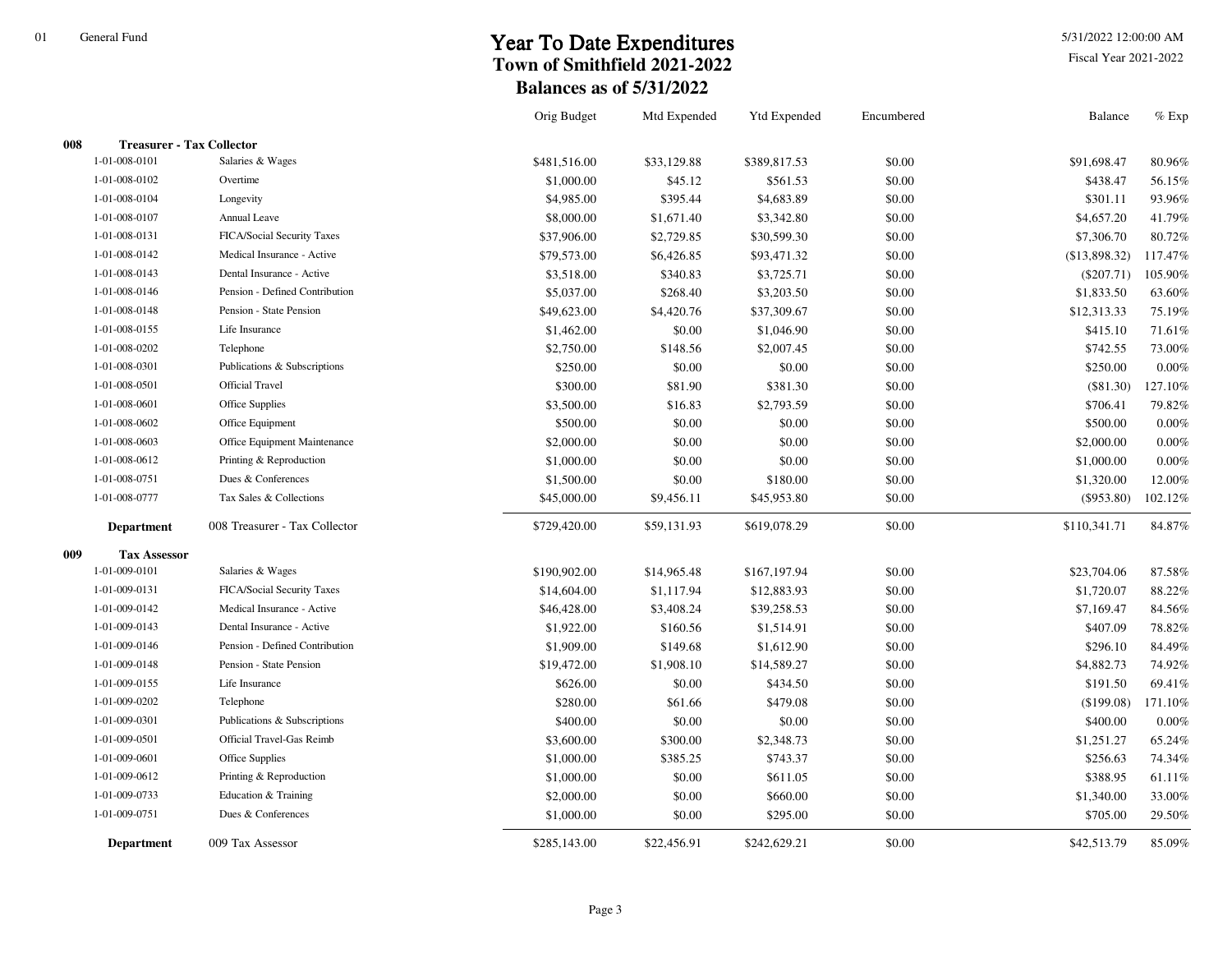5/31/2022 12:00:00 AM

|     |                          |                                   | Orig Budget  | Mtd Expended | <b>Ytd Expended</b> | Encumbered | Balance      | $%$ Exp |
|-----|--------------------------|-----------------------------------|--------------|--------------|---------------------|------------|--------------|---------|
| 010 | <b>Building Official</b> |                                   |              |              |                     |            |              |         |
|     | 1-01-010-0101            | Salaries & Wages                  | \$253,893.00 | \$19,908.24  | \$238,283.60        | \$0.00     | \$15,609.40  | 93.85%  |
|     | 1-01-010-0102            | Overtime                          | \$2,000.00   | \$65.14      | \$667.70            | \$0.00     | \$1,332.30   | 33.39%  |
|     | 1-01-010-0103            | Part Time                         | \$0.00       | \$0.00       | \$952.00            | \$0.00     | $(\$952.00)$ | 0.00%   |
|     | 1-01-010-0104            | Longevity                         | \$8,036.00   | \$472.04     | \$5,398.57          | \$0.00     | \$2,637.43   | 67.18%  |
|     | 1-01-010-0122            | <b>Special Personnel Services</b> | \$55,000.00  | \$3,535.00   | \$34,774.00         | \$0.00     | \$20,226.00  | 63.23%  |
|     | 1-01-010-0131            | FICA/Social Security Taxes        | \$20,191.00  | \$1,491.90   | \$17,449.08         | \$0.00     | \$2,741.92   | 86.42%  |
|     | 1-01-010-0142            | Medical Insurance - Active        | \$75,428.00  | \$5,769.61   | \$72,844.69         | \$0.00     | \$2,583.31   | 96.58%  |
|     | 1-01-010-0143            | Dental Insurance - Active         | \$3,282.00   | \$287.05     | \$3,144.54          | \$0.00     | \$137.46     | 95.81%  |
|     | 1-01-010-0146            | Pension - Defined Contribution    | \$2,619.00   | \$203.80     | \$2,442.87          | \$0.00     | \$176.13     | 93.27%  |
|     | 1-01-010-0148            | Pension - State Pension           | \$26,717.00  | \$2,598.50   | \$23,171.22         | \$0.00     | \$3,545.78   | 86.73%  |
|     | 1-01-010-0155            | Life Insurance                    | \$835.00     | \$0.00       | \$649.80            | \$0.00     | \$185.20     | 77.82%  |
|     | 1-01-010-0202            | Telephone                         | \$1,500.00   | \$93.55      | \$942.35            | \$0.00     | \$557.65     | 62.82%  |
|     | 1-01-010-0301            | Publications & Subscriptions      | \$1,000.00   | \$0.00       | \$1,623.71          | \$0.00     | $(\$623.71)$ | 162.37% |
|     | 1-01-010-0501            | <b>Official Travel-Gas Reimb</b>  | \$2,000.00   | \$103.85     | \$940.16            | \$0.00     | \$1,059.84   | 47.01%  |
|     | 1-01-010-0511            | Vehicles                          | \$2,500.00   | \$0.00       | \$501.08            | \$0.00     | \$1,998.92   | 20.04%  |
|     | 1-01-010-0601            | Office Supplies                   | \$2,000.00   | \$132.00     | \$571.85            | \$0.00     | \$1,428.15   | 28.59%  |
|     | 1-01-010-0602            | Office Equipment                  | \$1,500.00   | \$0.00       | \$1,795.26          | \$0.00     | $(\$295.26)$ | 119.68% |
|     | 1-01-010-0751            | Dues & Conferences                | \$4,000.00   | \$425.00     | \$5,227.68          | \$0.00     | (\$1,227.68) | 130.69% |
|     | <b>Department</b>        | 010 Building Official             | \$462,501.00 | \$35,085.68  | \$411,380.16        | \$0.00     | \$51,120.84  | 88.95%  |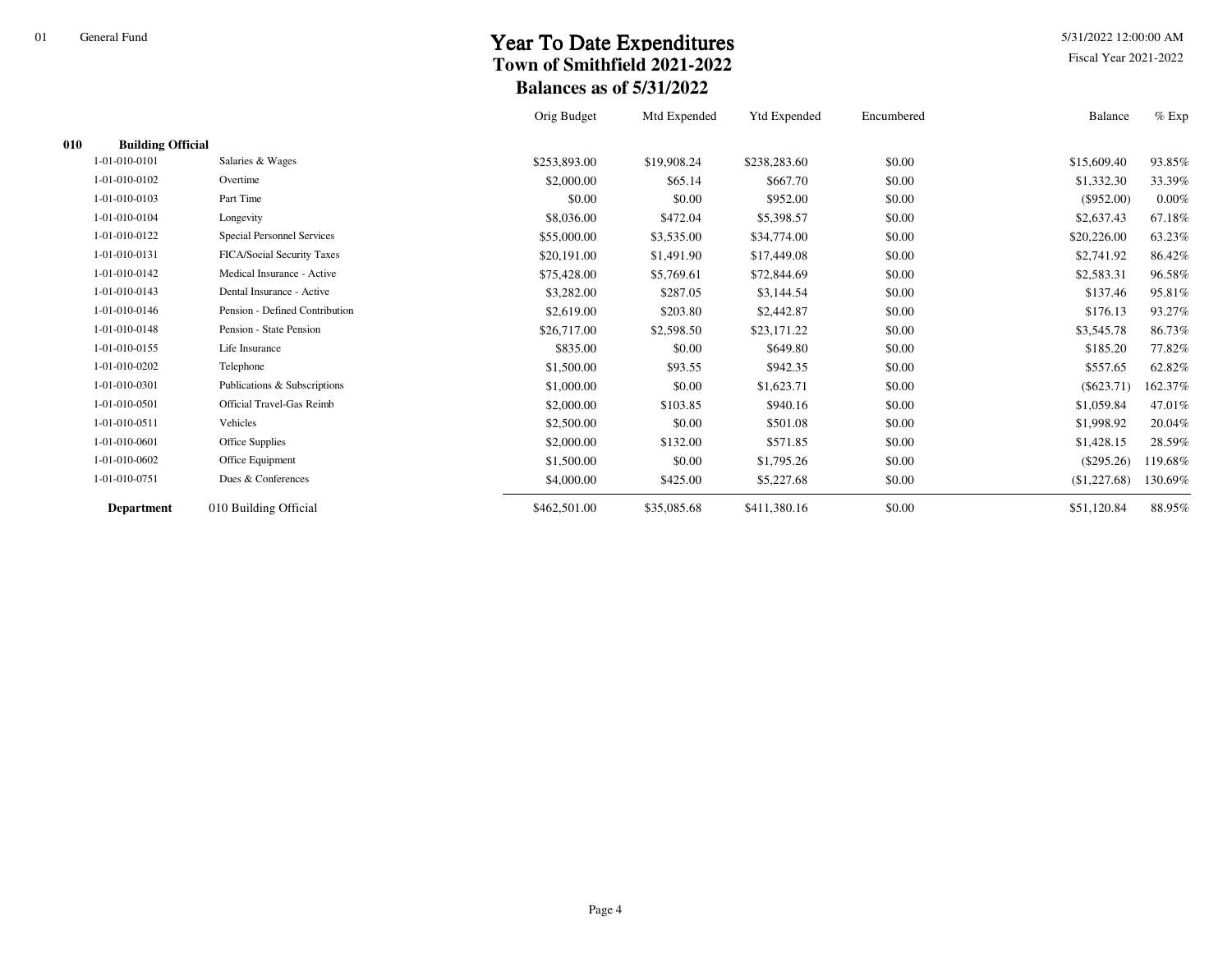5/31/2022 12:00:00 AM

|     |                      |                                  | Orig Budget  | Mtd Expended | <b>Ytd Expended</b> | Encumbered | Balance      | $\%$ Exp |
|-----|----------------------|----------------------------------|--------------|--------------|---------------------|------------|--------------|----------|
| 011 | <b>Town Engineer</b> |                                  |              |              |                     |            |              |          |
|     | 1-01-011-0101        | Salaries & Wages                 | \$201,492.00 | \$10,892.16  | \$156,373.43        | \$0.00     | \$45,118.57  | 77.61%   |
|     | 1-01-011-0102        | Overtime                         | \$750.00     | \$16.16      | \$161.35            | \$0.00     | \$588.65     | 21.51%   |
|     | 1-01-011-0103        | Part Time                        | \$20,000.00  | \$3,276.00   | \$20,340.00         | \$0.00     | $(\$340.00)$ | 101.70%  |
|     | 1-01-011-0104        | Longevity                        | \$5,946.00   | \$484.56     | \$5,568.67          | \$0.00     | \$377.33     | 93.65%   |
|     | 1-01-011-0107        | <b>Annual Leave</b>              | \$3,939.00   | \$0.00       | \$2,137.26          | \$0.00     | \$1,801.74   | 54.26%   |
|     | 1-01-011-0131        | FICA/Social Security Taxes       | \$17,758.00  | \$1,114.81   | \$14,153.79         | \$0.00     | \$3,604.21   | 79.70%   |
|     | 1-01-011-0142        | Medical Insurance - Active       | \$53,214.00  | \$3,584.24   | \$49,575.81         | \$0.00     | \$3,638.19   | 93.16%   |
|     | 1-01-011-0143        | Dental Insurance - Active        | \$2,321.00   | \$167.00     | \$2,057.30          | \$0.00     | \$263.70     | 88.64%   |
|     | 1-01-011-0146        | Pension - Defined Contribution   | \$2,297.00   | \$130.92     | \$1,848.76          | \$0.00     | \$448.24     | 80.49%   |
|     | 1-01-011-0148        | Pension - State Pension          | \$21,159.00  | \$1,450.55   | \$15,598.87         | \$0.00     | \$5,560.13   | 73.72%   |
|     | 1-01-011-0155        | Life Insurance                   | \$626.00     | \$0.00       | \$415.15            | \$0.00     | \$210.85     | 66.32%   |
|     | 1-01-011-0202        | Telephone                        | \$900.00     | \$54.77      | \$593.00            | \$0.00     | \$307.00     | 65.89%   |
|     | 1-01-011-0301        | Publications & Subscriptions     | \$250.00     | \$0.00       | \$0.00              | \$0.00     | \$250.00     | 0.00%    |
|     | 1-01-011-0501        | Official Travel-Gas Reimb        | \$1,100.00   | \$0.00       | \$159.48            | \$0.00     | \$940.52     | 14.50%   |
|     | 1-01-011-0511        | Vehicles Maintenance             | \$1,500.00   | \$0.00       | \$6.50              | \$0.00     | \$1,493.50   | 0.43%    |
|     | 1-01-011-0601        | Office Supplies                  | \$850.00     | \$0.00       | \$153.91            | \$0.00     | \$696.09     | 18.11%   |
|     | 1-01-011-0602        | Office Equipment                 | \$750.00     | \$0.00       | \$109.98            | \$0.00     | \$640.02     | 14.66%   |
|     | 1-01-011-0603        | Office Equipment Maintenance     | \$250.00     | \$0.00       | \$0.00              | \$0.00     | \$250.00     | 0.00%    |
|     | 1-01-011-0612        | Printing & Reproduction          | \$500.00     | \$0.00       | \$0.00              | \$0.00     | \$500.00     | 0.00%    |
|     | 1-01-011-0703        | <b>Engineering Services</b>      | \$15,000.00  | \$0.00       | \$3,731.00          | \$0.00     | \$11,269.00  | 24.87%   |
|     | 1-01-011-0705        | <b>RIPDES Storm Water</b>        | \$30,000.00  | \$5,098.75   | \$19,256.75         | \$0.00     | \$10,743.25  | 64.19%   |
|     | 1-01-011-0751        | Dues & Conferences               | \$475.00     | \$0.00       | \$85.00             | \$0.00     | \$390.00     | 17.89%   |
|     | <b>Department</b>    | 011 Town Engineer                | \$381,077.00 | \$26,269.92  | \$292,326.01        | \$0.00     | \$88,750.99  | 76.71%   |
| 016 |                      | <b>Human Services Department</b> |              |              |                     |            |              |          |
|     | 1-01-016-0101        | Salaries & Wages                 | \$9,800.00   | \$0.00       | \$0.00              | \$0.00     | \$9,800.00   | 0.00%    |
|     | 1-01-016-0131        | FICA/Social Security Taxes       | \$750.00     | \$0.00       | \$0.00              | \$0.00     | \$750.00     | 0.00%    |
|     | 1-01-016-0601        | Office Supplies                  | \$200.00     | \$0.00       | \$0.00              | \$0.00     | \$200.00     | 0.00%    |
|     | 1-01-016-0751        | Dues & Conferences               | \$75.00      | \$0.00       | \$0.00              | \$0.00     | \$75.00      | 0.00%    |
|     | <b>Department</b>    | 016 Human Services Department    | \$10,825.00  | \$0.00       | \$0.00              | \$0.00     | \$10,825.00  | 0.00%    |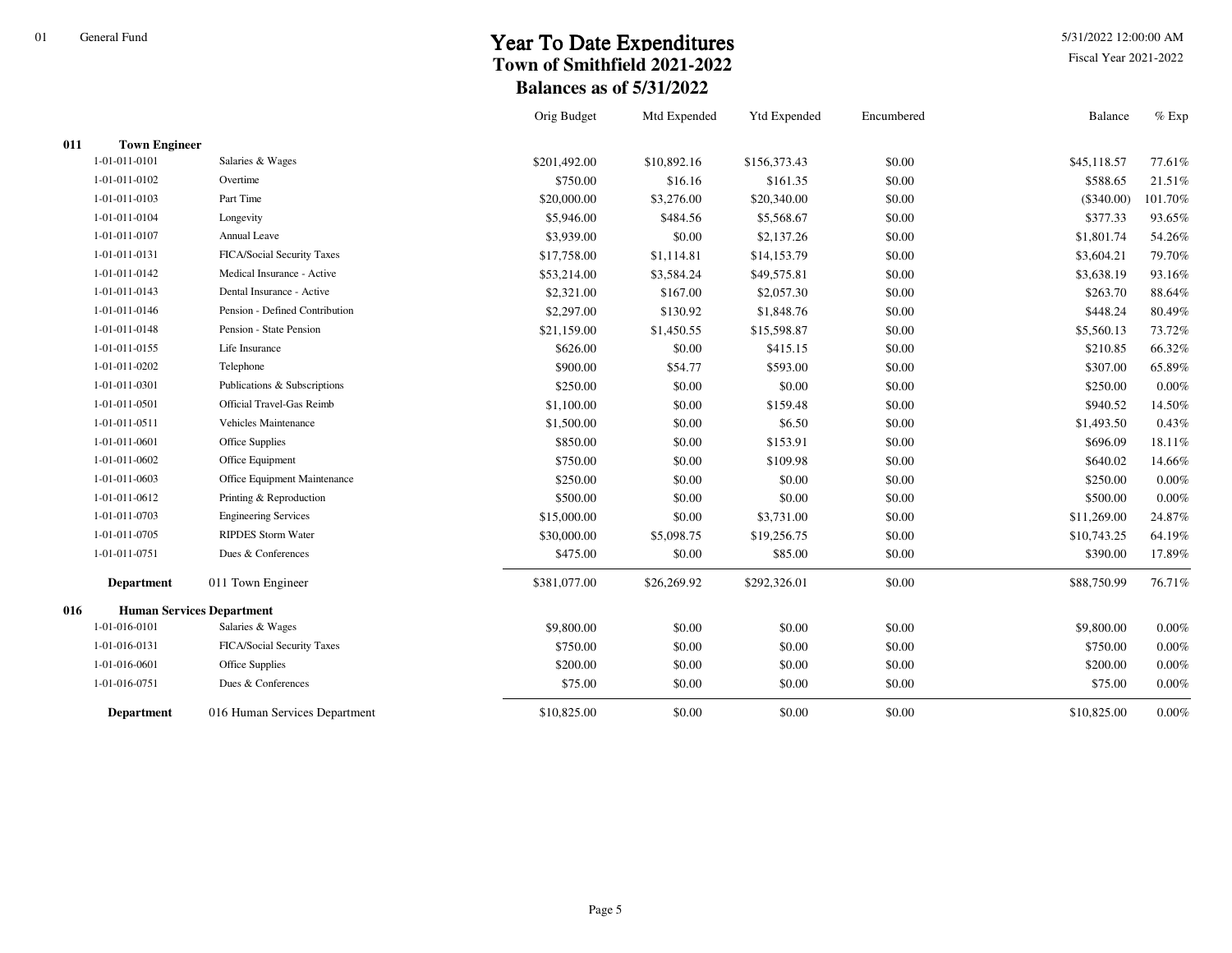5/31/2022 12:00:00 AM

 $\frac{2}{2}$  Fiscal Year 2021-2022

|     |                   |                                | Orig Budget  | Mtd Expended | <b>Ytd Expended</b> | Encumbered | Balance        | $%$ Exp |
|-----|-------------------|--------------------------------|--------------|--------------|---------------------|------------|----------------|---------|
| 020 | <b>Town Hall</b>  |                                |              |              |                     |            |                |         |
|     | 1-01-020-0103     | Part-Time                      | \$40,000.00  | \$1,650.00   | \$19,248.80         | \$0.00     | \$20,751.20    | 48.12%  |
|     | 1-01-020-0131     | FICA/Social Security Taxes     | \$3,060.00   | \$135.78     | \$1,568.15          | \$0.00     | \$1,491.85     | 51.25%  |
|     | 1-01-020-0146     | Pension - Defined Contribution | \$300.00     | \$16.50      | \$194.54            | \$0.00     | \$105.46       | 64.85%  |
|     | 1-01-020-0148     | Pension - State Pension        | \$3,060.00   | \$237.66     | \$1,816.00          | \$0.00     | \$1,244.00     | 59.35%  |
|     | 1-01-020-0201     | Electricity                    | \$25,000.00  | \$12,808.06  | \$31,316.51         | \$0.00     | $(\$6,316.51)$ | 125.27% |
|     | 1-01-020-0202     | Telephone                      | \$6,000.00   | \$549.25     | \$5,491.01          | \$0.00     | \$508.99       | 91.52%  |
|     | 1-01-020-0203     | <b>Heating Fuel</b>            | \$8,500.00   | \$748.75     | \$7,916.05          | \$0.00     | \$583.95       | 93.13%  |
|     | 1-01-020-0204     | Water                          | \$1,500.00   | \$33.73      | \$1,117.78          | \$0.00     | \$382.22       | 74.52%  |
|     | 1-01-020-0561     | Building Renovations & Maint   | \$8,000.00   | \$4,991.00   | \$7,806.98          | \$0.00     | \$193.02       | 97.59%  |
|     | 1-01-020-0562     | Building Maint & Supplies      | \$15,000.00  | \$1,614.70   | \$15,753.64         | \$0.00     | $(\$753.64)$   | 105.02% |
|     | 1-01-020-0565     | <b>Janitorial Supplies</b>     | \$1,000.00   | \$136.43     | \$704.01            | \$0.00     | \$295.99       | 70.40%  |
|     | 1-01-020-0570     | Professional Cleaning Services | \$12,000.00  | \$800.00     | \$8,275.00          | \$0.00     | \$3,725.00     | 68.96%  |
|     | 1-01-020-0602     | Copy Machine/Various           | \$500.00     | \$0.00       | \$391.00            | \$0.00     | \$109.00       | 78.20%  |
|     | 1-01-020-0603     | Office Equipment Maintenance   | \$6,500.00   | \$0.00       | \$6,642.97          | \$0.00     | (\$142.97)     | 102.20% |
|     | 1-01-020-0612     | Printing & Reproduction        | \$41,000.00  | \$1,306.05   | \$39,559.08         | \$0.00     | \$1,440.92     | 96.49%  |
|     | 1-01-020-0999     | Capital Expenditures           | \$20,000.00  | \$0.00       | \$0.00              | \$0.00     | \$20,000.00    | 0.00%   |
|     | <b>Department</b> | 020 Town Hall                  | \$191,420.00 | \$25,027.91  | \$147,801.52        | \$0.00     | \$43,618.48    | 77.21%  |

Page 6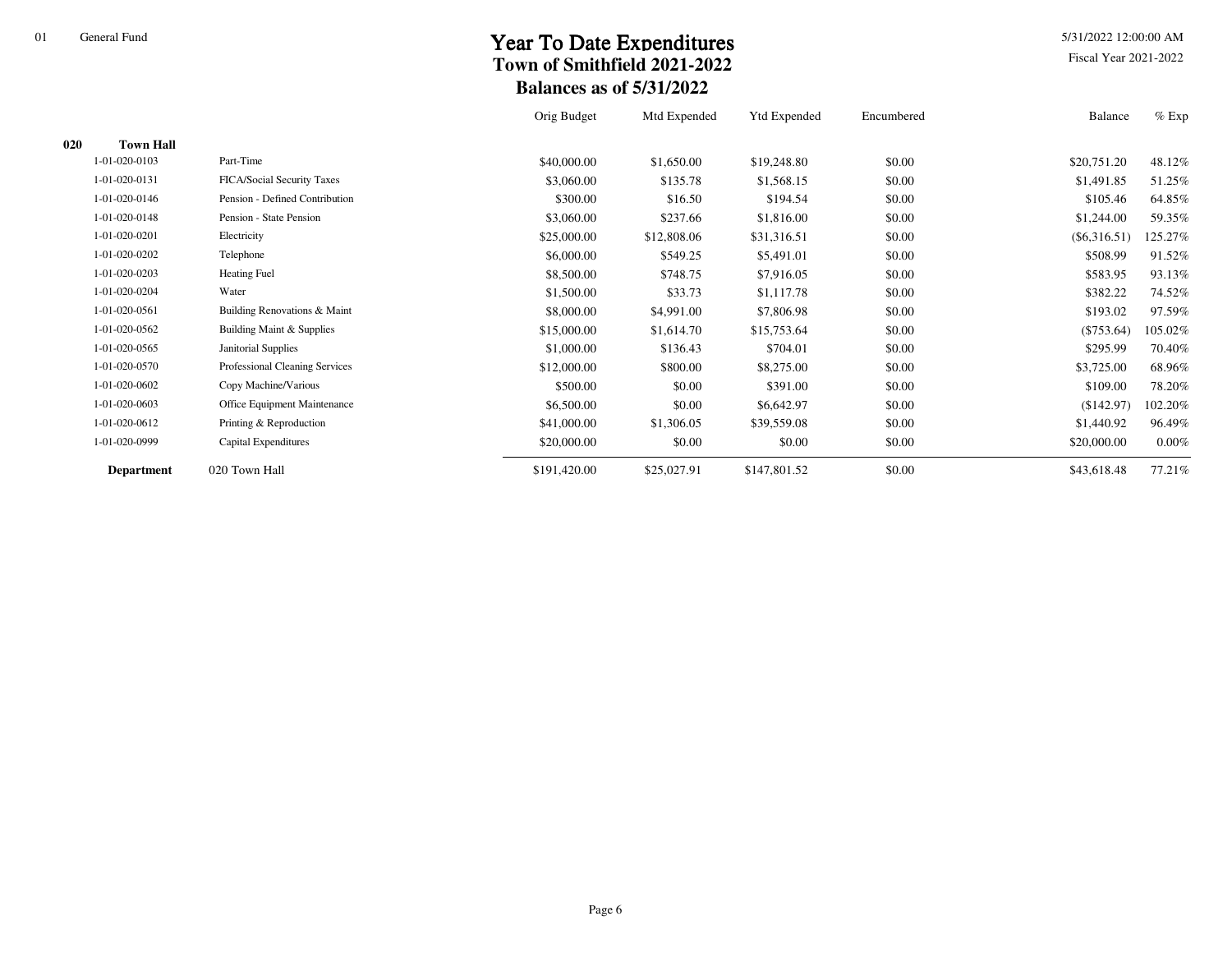5/31/2022 12:00:00 AM

|     |                   |                                    | Orig Budget    | Mtd Expended    | <b>Ytd Expended</b> | Encumbered | Balance         | $%$ Exp |
|-----|-------------------|------------------------------------|----------------|-----------------|---------------------|------------|-----------------|---------|
| 021 |                   | <b>Other Municipal Obligations</b> |                |                 |                     |            |                 |         |
|     | 1-01-021-0131     | FICA/Social Security Taxes         | \$0.00         | \$0.00          | \$0.00              | \$0.00     | \$0.00          | 0.00%   |
|     | 1-01-021-0132     | <b>Unemployment Compensation</b>   | \$10,000.00    | \$0.00          | \$19,806.92         | \$0.00     | $(\$9,806.92)$  | 198.07% |
|     | 1-01-021-0133     | <b>Blue Cross/Delta Dental</b>     | \$0.00         | \$0.00          | \$0.00              | \$0.00     | \$0.00          | 0.00%   |
|     | 1-01-021-0134     | Post Employee Escrow               | \$275,000.00   | \$0.00          | \$275,000.00        | \$0.00     | \$0.00          | 100.00% |
|     | 1-01-021-0136     | Retirement                         | \$50,000.00    | $($ \$8,966.88) | \$47,683.69         | \$0.00     | \$2,316.31      | 95.37%  |
|     | 1-01-021-0137     | <b>Retirement Escrow</b>           | \$50,000.00    | \$0.00          | \$0.00              | \$0.00     | \$50,000.00     | 0.00%   |
|     | 1-01-021-0156     | Medical Insurance - Retirees       | \$1,005,000.00 | \$79,999.15     | \$880,694.30        | \$0.00     | \$124,305.70    | 87.63%  |
|     | 1-01-021-0157     | Dental Insurance - Retirees        | \$34,500.00    | \$2,480.30      | \$30,929.06         | \$0.00     | \$3,570.94      | 89.65%  |
|     | 1-01-021-0207     | Sewer Assessment & User Fees       | \$1,100.00     | \$0.00          | \$1,065.00          | \$0.00     | \$35.00         | 96.82%  |
|     | 1-01-021-0611     | Postage                            | \$38,000.00    | \$3,328.46      | \$24,423.77         | \$0.00     | \$13,576.23     | 64.27%  |
|     | 1-01-021-0705     | <b>Computer Services</b>           | \$120,000.00   | \$36,762.38     | \$183,456.77        | \$0.00     | $(\$63,456.77)$ | 152.88% |
|     | 1-01-021-0706     | <b>Technology Coordinator</b>      | \$14,771.00    | \$14,771.00     | \$14,771.00         | \$0.00     | \$0.00          | 100.00% |
|     | 1-01-021-0712     | <b>Insurance Premium</b>           | \$900,000.00   | $(\$309.17)$    | \$889,930.27        | \$0.00     | \$10,069.73     | 99.99%  |
|     | 1-01-021-0851     | Reserve Unpaid Tax & Abatement     | \$100,000.00   | \$0.00          | \$0.00              | \$0.00     | \$100,000.00    | 0.00%   |
|     | 1-01-021-0898     | <b>Computer Operations</b>         | \$14,600.00    | \$203.63        | \$3,440.61          | \$0.00     | \$11,159.39     | 23.57%  |
|     | 1-01-021-0899     | Municipal Escrow                   | \$100,000.00   | \$0.00          | \$0.00              | \$0.00     | \$100,000.00    | 0.00%   |
|     | 1-01-021-0910     | Audit - Town Financial Records     | \$66,500.00    | \$0.00          | \$50,530.00         | \$0.00     | \$15,970.00     | 75.98%  |
|     | 1-01-021-0911     | <b>Revaluation Escrow</b>          | \$5,000.00     | \$0.00          | \$0.00              | \$0.00     | \$5,000.00      | 0.00%   |
|     | 1-01-021-0923     | Capital Reserve Fund               | \$100,000.00   | \$0.00          | \$0.00              | \$0.00     | \$100,000.00    | 0.00%   |
|     | 1-01-021-0926     | Merit Escrow                       | \$100,000.00   | \$0.00          | \$0.00              | \$0.00     | \$100,000.00    | 0.00%   |
|     | <b>Department</b> | 021 Other Municipal Obligations    | \$2,984,471.00 | \$128,268.87    | \$2,421,731.39      | \$0.00     | \$562,739.61    | 81.14%  |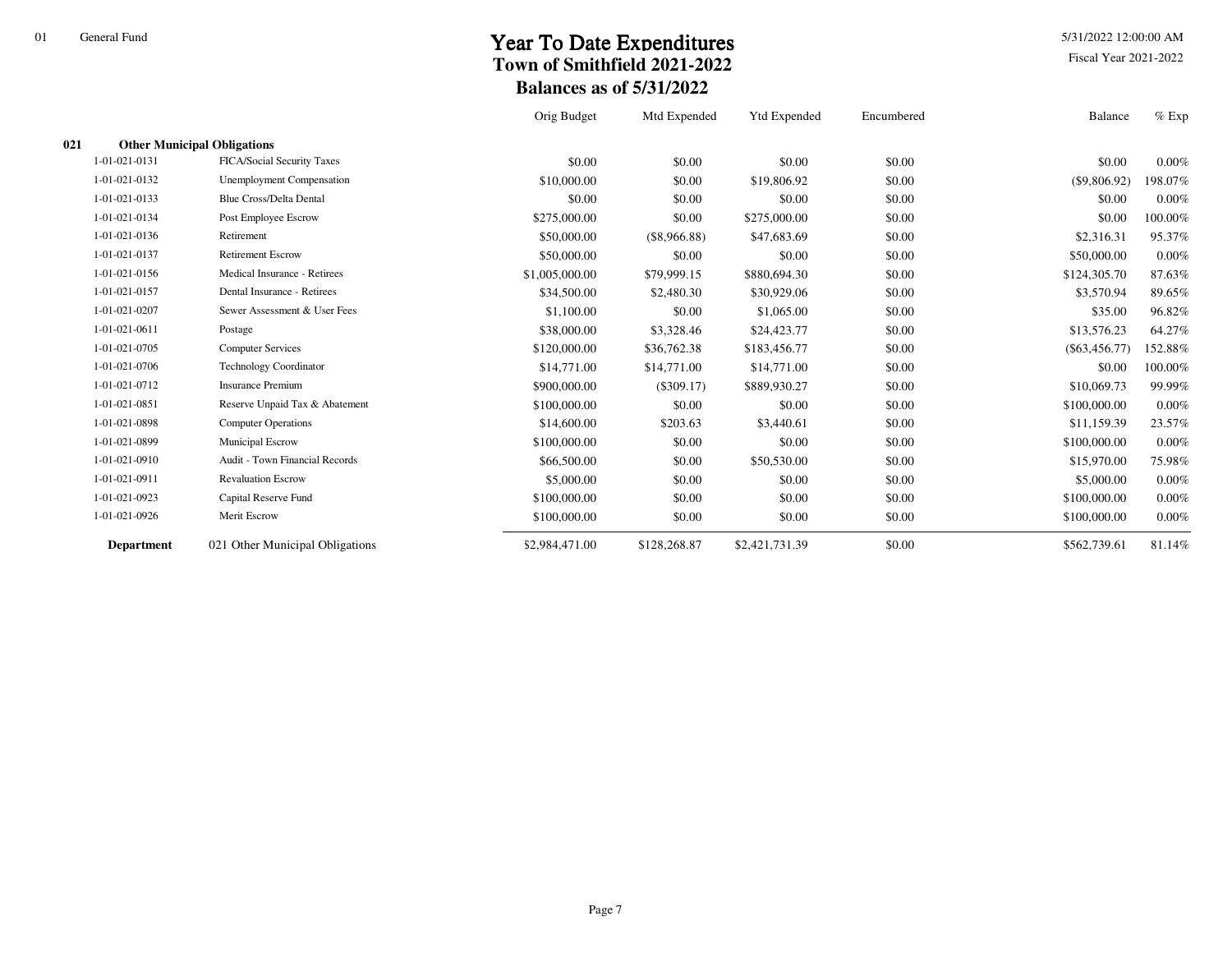5/31/2022 12:00:00 AM

|     |                        |                                     | Orig Budget    | Mtd Expended | <b>Ytd Expended</b> | Encumbered | Balance          | $%$ Exp |
|-----|------------------------|-------------------------------------|----------------|--------------|---------------------|------------|------------------|---------|
| 031 | <b>Fire Department</b> |                                     |                |              |                     |            |                  |         |
|     | 1-01-031-0101          | Salaries & Wages                    | \$4,535,271.00 | \$348,323.52 | \$3,983,708.19      | \$0.00     | \$551,562.81     | 87.84%  |
|     | 1-01-031-0102          | Overtime                            | \$250,000.00   | \$133,348.82 | \$1,278,389.48      | \$0.00     | (\$1,028,389.48) | 511.36% |
|     | 1-01-031-0104          | Longevity                           | \$265,042.00   | \$18,484.80  | \$220,298.77        | \$0.00     | \$44,743.23      | 83.12%  |
|     | 1-01-031-0105          | Holidays                            | \$280,000.00   | \$22,802.44  | \$263,675.01        | \$0.00     | \$16,324.99      | 94.17%  |
|     | 1-01-031-0106          | Sick Leave                          | \$175,000.00   | \$10,341.12  | \$227,755.86        | \$0.00     | $(\$52,755.86)$  | 130.15% |
|     | 1-01-031-0107          | Annual Leave                        | \$200,000.00   | \$17,597.97  | \$331,943.14        | \$0.00     | (\$131, 943.14)  | 165.97% |
|     | 1-01-031-0112          | Salaries & Wages (FC)               | \$276,633.00   | \$22,512.96  | \$262,958.73        | \$0.00     | \$13,674.27      | 95.06%  |
|     | 1-01-031-0113          | Overtime (FC)                       | \$15,000.00    | \$3,687.87   | \$44,889.89         | \$0.00     | $(\$29,889.89)$  | 299.27% |
|     | 1-01-031-0114          | Longevity (FC)                      | \$13,640.00    | \$1,082.60   | \$12,406.97         | \$0.00     | \$1,233.03       | 90.96%  |
|     | 1-01-031-0115          | Holiday (FC)                        | \$14,000.00    | \$1,407.69   | \$16,171.34         | \$0.00     | $(\$2,171.34)$   | 115.51% |
|     | 1-01-031-0116          | Sick Leave (FC)                     | \$4,000.00     | \$1,308.21   | \$19,497.56         | \$0.00     | (\$15,497.56)    | 487.44% |
|     | 1-01-031-0117          | Vacation - (FC)                     | \$16,000.00    | \$932.83     | \$31,973.21         | \$0.00     | (\$15,973.21)    | 199.83% |
|     | 1-01-031-0122          | <b>Special Personnel Services</b>   | \$188,000.00   | \$3,766.00   | \$169,727.60        | \$0.00     | \$18,272.40      | 90.28%  |
|     | 1-01-031-0131          | FICA/Social Security Taxes          | \$469,296.00   | \$43,764.60  | \$517,302.26        | \$0.00     | (\$48,006.26)    | 110.23% |
|     | 1-01-031-0141          | <b>Physical Examinations</b>        | \$30,000.00    | \$30,075.00  | \$33,775.00         | \$0.00     | $(\$3,775.00)$   | 112.58% |
|     | 1-01-031-0142          | Medical Insurance - Active (FF)     | \$1,191,625.00 | \$92,405.31  | \$1,152,472.57      | \$0.00     | \$39,152.43      | 96.71%  |
|     | 1-01-031-0143          | Dental Insurance - Active (FF)      | \$51,420.00    | \$4,635.66   | \$49,164.61         | \$0.00     | \$2,255.39       | 95.61%  |
|     | 1-01-031-0144          | Medical Insurance - Active (FC)     | \$70,787.00    | \$3,675.62   | \$49,609.25         | \$0.00     | \$21,177.75      | 70.08%  |
|     | 1-01-031-0145          | Dental Insurance - Active (FC)      | \$3,119.00     | \$153.38     | \$1,676.77          | \$0.00     | \$1,442.23       | 53.76%  |
|     | 1-01-031-0146          | Pension - Defined Contribution (FC) | \$1,000.00     | \$88.65      | \$1,058.46          | \$0.00     | ( \$58.46)       | 105.85% |
|     | 1-01-031-0147          | Pension - State Pension (FF)        | \$226,549.00   | \$16,639.16  | \$179,625.33        | \$0.00     | \$46,923.67      | 79.29%  |
|     | 1-01-031-0148          | Pension - State Pension (FC)        | \$0.00         | \$1,170.51   | \$9,892.81          | \$0.00     | $($ \$9,892.81)  | 0.00%   |
|     | 1-01-031-0149          | Pension - Local Pension (FF)        | \$655,184.00   | \$62,988.67  | \$559,106.79        | \$0.00     | \$96,077.21      | 85.34%  |
|     | 1-01-031-0150          | Pension - Local Set Aside (FF)      | \$22,448.00    | \$0.00       | \$10,720.39         | \$0.00     | \$11,727.61      | 47.76%  |
|     | 1-01-031-0155          | Life Insurance                      | \$24,500.00    | \$0.00       | \$24,500.00         | \$0.00     | \$0.00           | 100.00% |
|     | 1-01-031-0201          | Electricity                         | \$20,000.00    | \$2,328.35   | \$26,496.34         | \$0.00     | $(\$6,496.34)$   | 132.48% |
|     | 1-01-031-0202          | Telephone                           | \$22,000.00    | \$2,197.55   | \$19,795.38         | \$0.00     | \$2,204.62       | 89.98%  |
|     | 1-01-031-0203          | <b>Heating Fuel</b>                 | \$10,000.00    | \$1,112.94   | \$16,944.53         | \$0.00     | $(\$6,944.53)$   | 169.45% |
|     | 1-01-031-0204          | Water                               | \$2,000.00     | \$152.99     | \$2,517.87          | \$0.00     | $(\$517.87)$     | 125.89% |
|     | 1-01-031-0401          | <b>Clothing Allowance</b>           | \$90,000.00    | \$2,240.00   | \$96,171.07         | \$0.00     | $(\$6,171.07)$   | 106.86% |
|     | 1-01-031-0404          | <b>Uniform Maintenance</b>          | \$42,900.00    | \$0.00       | \$39,650.00         | \$0.00     | \$3,250.00       | 92.42%  |
|     | 1-01-031-0521          | Vehicle Maintenance                 | \$160,000.00   | \$10,983.56  | \$199,732.08        | \$0.00     | $(\$39,732.08)$  | 124.83% |
|     | 1-01-031-0524          | Gas & Oil                           | \$50,000.00    | \$13,154.62  | \$92,575.54         | \$0.00     | $(\$42,575.54)$  | 185.15% |
|     | 1-01-031-0541          | Fire/Rescue Supplies & Equip        | \$8,500.00     | \$1,593.00   | \$5,540.54          | \$0.00     | \$2,959.46       | 65.18%  |
|     | 1-01-031-0562          | Building Maint & Supplies           | \$30,000.00    | \$2,629.25   | \$50,234.27         | \$0.00     | $(\$20, 234.27)$ | 167.45% |
|     | 1-01-031-0601          | Office Supplies                     | \$6,500.00     | \$39.42      | \$5,772.07          | \$0.00     | \$727.93         | 88.80%  |
|     | 1-01-031-0733          | Education & Training                | \$35,000.00    | \$152.83     | \$35,525.00         | \$0.00     | $(\$525.00)$     | 101.50% |
|     | 1-01-031-0751          | Dues & Conferences                  | \$2,000.00     | \$75.00      | \$1,976.00          | \$0.00     | \$24.00          | 99.99%  |
|     | 1-01-031-0999          | Capital Expenditures                | \$197,000.00   | \$51,108.87  | \$99,472.72         | \$0.00     | \$97,527.28      | 50.49%  |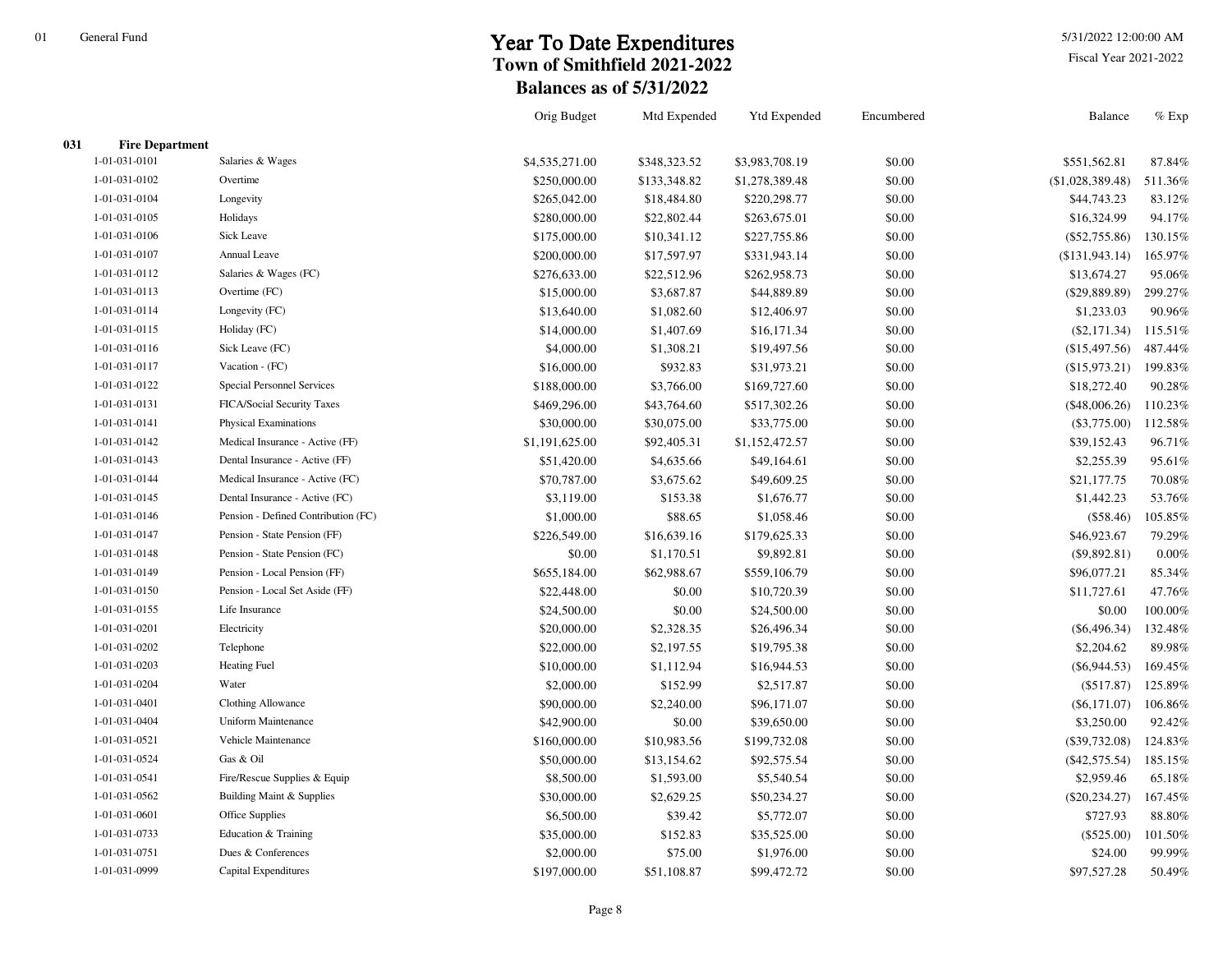5/31/2022 12:00:00 AM

|                   |                     | Orig Budget    | Mtd Expended | <b>Ytd Expended</b> | Encumbered | Balance                   | $%$ Exp |
|-------------------|---------------------|----------------|--------------|---------------------|------------|---------------------------|---------|
| <b>Department</b> | 031 Fire Department | \$9,654,414.00 | \$928,961.77 | \$10,144,703.40     | \$0.00     | $($ \$490,289.40) 105.08% |         |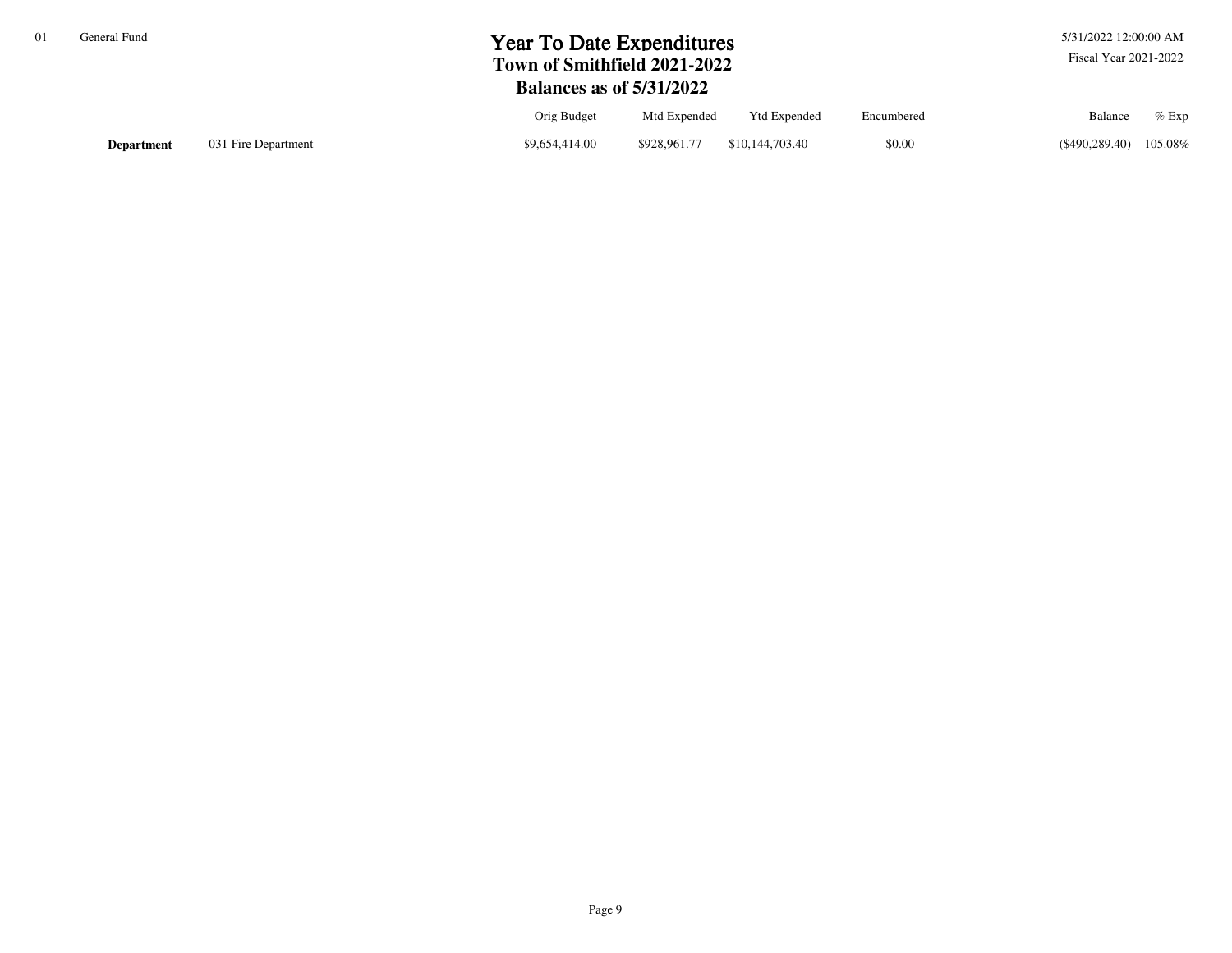5/31/2022 12:00:00 AM

|     |                          |                                     | Orig Budget    | Mtd Expended | <b>Ytd Expended</b> | Encumbered | <b>Balance</b>  | $%$ Exp |
|-----|--------------------------|-------------------------------------|----------------|--------------|---------------------|------------|-----------------|---------|
| 032 | <b>Police Department</b> |                                     |                |              |                     |            |                 |         |
|     | 1-01-032-0101            | Salaries & Wages                    | \$3,151,693.00 | \$244,951.92 | \$2,870,713.29      | \$0.00     | \$280,979.71    | 91.08%  |
|     | 1-01-032-0102            | Overtime                            | \$120,000.00   | \$12,820.32  | \$108,451.41        | \$0.00     | \$11,548.59     | 90.38%  |
|     | 1-01-032-0103            | Part-Time                           | \$52,159.00    | \$3,917.57   | \$31,468.44         | \$0.00     | \$20,690.56     | 60.33%  |
|     | 1-01-032-0104            | Longevity (PO)                      | \$281,334.00   | \$21,364.64  | \$258,865.26        | \$0.00     | \$22,468.74     | 92.01%  |
|     | 1-01-032-0105            | Holidays                            | \$183,768.00   | \$14,203.53  | \$170,378.48        | \$0.00     | \$13,389.52     | 92.71%  |
|     | 1-01-032-0106            | Sick Leave                          | \$87,261.00    | \$3,437.36   | \$107,634.47        | \$0.00     | $(\$20,373.47)$ | 123.35% |
|     | 1-01-032-0107            | Annual Leave                        | \$113,071.00   | \$30,505.23  | \$157,614.97        | \$0.00     | $(\$44,543.97)$ | 139.39% |
|     | 1-01-032-0112            | Salaries & Wages (PC)               | \$754,308.00   | \$59,008.58  | \$667,800.80        | \$0.00     | \$86,507.20     | 88.53%  |
|     | 1-01-032-0113            | Overtime (PC)                       | \$44,000.00    | \$4,367.85   | \$70,661.92         | \$0.00     | $(\$26,661.92)$ | 160.60% |
|     | 1-01-032-0114            | Longevity (PC)                      | \$44,522.00    | \$3,074.08   | \$37,203.95         | \$0.00     | \$7,318.05      | 83.56%  |
|     | 1-01-032-0125            | Compensatory Time                   | \$308,475.00   | \$22,439.35  | \$214,344.37        | \$0.00     | \$94,130.63     | 69.49%  |
|     | 1-01-032-0131            | FICA/Social Security Taxes          | \$399,765.00   | \$34,520.92  | \$391,623.29        | \$0.00     | \$8,141.71      | 97.96%  |
|     | 1-01-032-0142            | Medical Insurance - Active (PO)     | \$822,532.00   | \$59,955.06  | \$760,038.39        | \$0.00     | \$62,493.61     | 92.40%  |
|     | 1-01-032-0143            | Dental Insurance - Active (PO)      | \$35,336.00    | \$2,819.70   | \$30,456.79         | \$0.00     | \$4,879.21      | 86.19%  |
|     | 1-01-032-0144            | Medical Insurance - Active (PC)     | \$172,428.00   | \$12,196.46  | \$147,777.82        | \$0.00     | \$24,650.18     | 85.70%  |
|     | 1-01-032-0145            | Dental Insurance - Active (PC)      | \$7,363.00     | \$650.93     | \$6,219.52          | \$0.00     | \$1,143.48      | 84.47%  |
|     | 1-01-032-0146            | Pension - Defined Contribution (PC) | \$6,449.00     | \$511.21     | \$5,894.23          | \$0.00     | \$554.77        | 91.40%  |
|     | 1-01-032-0147            | Pension - State Pension (PO)        | \$430,502.00   | \$35,177.20  | \$411,928.78        | \$0.00     | \$18,573.22     | 95.69%  |
|     | 1-01-032-0148            | Pension - State Pension (PC)        | \$72,899.00    | \$7,490.69   | \$63,477.62         | \$0.00     | \$9,421.38      | 87.08%  |
|     | 1-01-032-0149            | Pension - Local Pension (PO)        | \$2,179,641.00 | \$0.00       | \$2,179,641.00      | \$0.00     | \$0.00          | 100.00% |
|     | 1-01-032-0155            | Life Insurance                      | \$11,693.00    | \$0.00       | \$8,844.50          | \$0.00     | \$2,848.50      | 75.64%  |
|     | 1-01-032-0201            | Electricity                         | \$45,700.00    | \$4,543.50   | \$43,513.81         | \$0.00     | \$2,186.19      | 95.22%  |
|     | 1-01-032-0202            | Telephone                           | \$36,801.00    | \$3,794.86   | \$24,640.90         | \$0.00     | \$12,160.10     | 66.96%  |
|     | 1-01-032-0203            | <b>Heating Fuel</b>                 | \$8,172.00     | \$287.80     | \$3,825.04          | \$0.00     | \$4,346.96      | 46.81%  |
|     | 1-01-032-0401            | Clothing Allowance                  | \$85,100.00    | \$0.00       | \$85,100.00         | \$0.00     | \$0.00          | 100.00% |
|     | 1-01-032-0411            | Ammunition                          | \$7,300.00     | \$0.00       | \$1,941.05          | \$0.00     | \$5,358.95      | 26.59%  |
|     | 1-01-032-0521            | Vehicle Maintenance                 | \$20,000.00    | \$0.00       | \$20,000.00         | \$0.00     | \$0.00          | 100.00% |
|     | 1-01-032-0522            | Tools                               | \$875.00       | \$0.00       | \$875.00            | \$0.00     | \$0.00          | 100.00% |
|     | 1-01-032-0523            | Tires & Tubes                       | \$6,500.00     | \$0.00       | \$5,300.98          | \$0.00     | \$1,199.02      | 81.55%  |
|     | 1-01-032-0524            | Gas & Oil                           | \$75,000.00    | \$12,419.69  | \$103,089.35        | \$0.00     | $(\$28,089.35)$ | 137.45% |
|     | 1-01-032-0533            | Radio                               | \$18,500.00    | \$0.00       | \$0.00              | \$0.00     | \$18,500.00     | 0.00%   |
|     | 1-01-032-0544            | Police Supplies-Guns, Etc.          | \$35,000.00    | \$0.00       | \$34,952.22         | \$0.00     | \$47.78         | 99.99%  |
|     | 1-01-032-0561            | Building Renovations & Maint        | \$15,000.00    | \$7,929.00   | \$11,279.00         | \$0.00     | \$3,721.00      | 75.19%  |
|     | 1-01-032-0562            | Building Maint & Supplies           | \$39,250.00    | \$2,596.87   | \$31,832.45         | \$0.00     | \$7,417.55      | 81.10%  |
|     | 1-01-032-0601            | Office Supplies                     | \$15,000.00    | \$1,397.99   | \$10,897.05         | \$0.00     | \$4,102.95      | 72.65%  |
|     | 1-01-032-0603            | Office Equipment Maintenance        | \$25,818.00    | (\$1,217.29) | \$25,818.00         | \$0.00     | \$0.00          | 100.00% |
|     | 1-01-032-0611            | Postage                             | \$2,800.00     | \$249.27     | \$1,674.23          | \$0.00     | \$1,125.77      | 59.79%  |
|     | 1-01-032-0612            | Printing & Reproduction             | \$3,150.00     | \$462.60     | \$3,016.86          | \$0.00     | \$133.14        | 95.77%  |
|     | 1-01-032-0620            | Special Services - D.A.R.E.         | \$8,000.00     | \$0.00       | \$8,000.00          | \$0.00     | \$0.00          | 100.00% |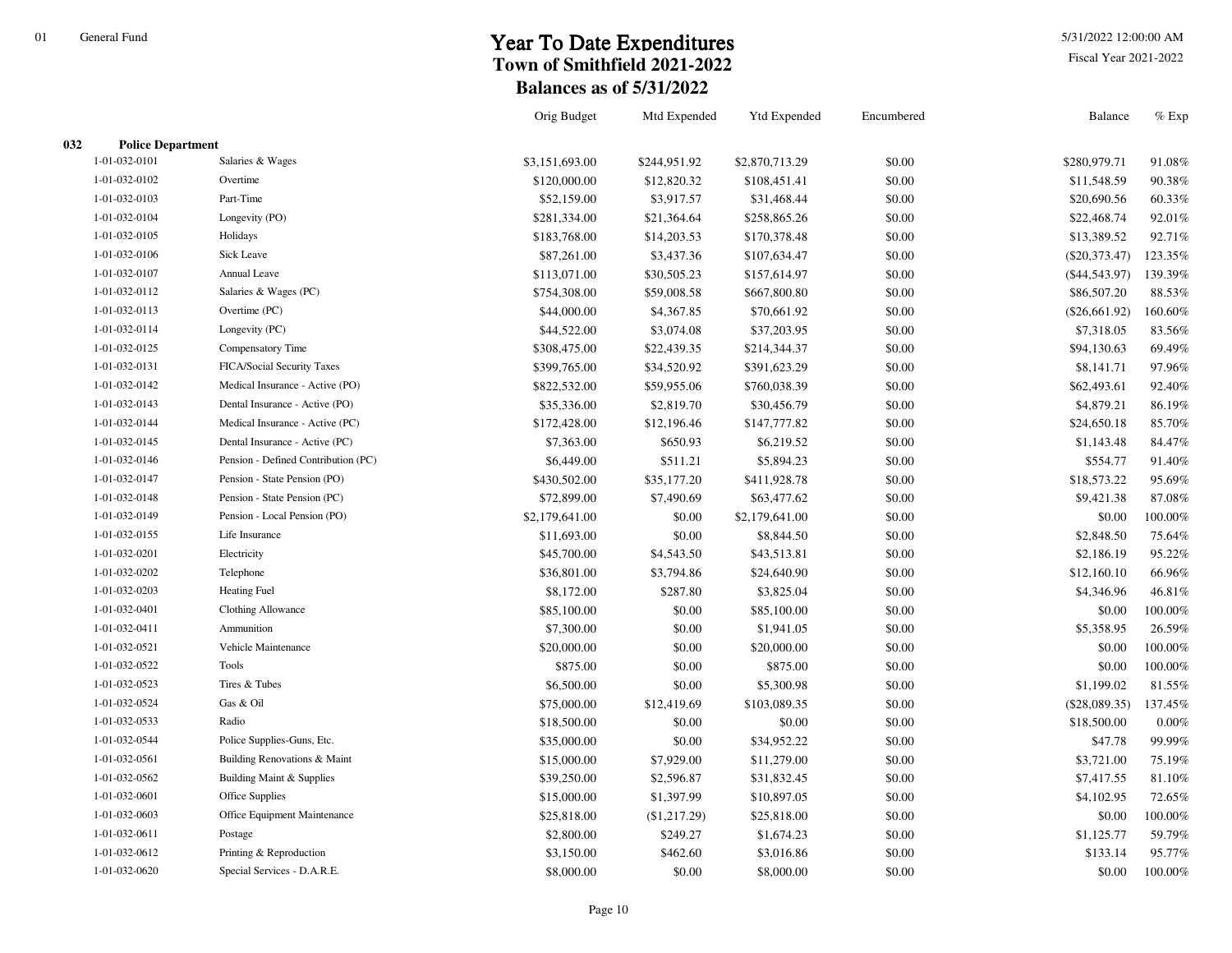5/31/2022 12:00:00 AM

|     |                             |                                | Orig Budget   | Mtd Expended | <b>Ytd Expended</b> | Encumbered | Balance                 | $\%$ Exp |
|-----|-----------------------------|--------------------------------|---------------|--------------|---------------------|------------|-------------------------|----------|
|     | 1-01-032-0623               | Computer Equipment & Supplies  | \$25,000.00   | \$676.49     | \$14,273.41         | \$0.00     | \$10,726.59             | 57.09%   |
|     | 1-01-032-0702               | <b>Special Services</b>        | \$3,000.00    | \$0.00       | \$0.00              | \$0.00     | \$3,000.00              | 0.00%    |
|     | 1-01-032-0731               | Education                      | \$60,000.00   | \$0.00       | \$60,000.00         | \$0.00     | \$0.00                  | 100.00%  |
|     | 1-01-032-0732               | Training                       | \$30,000.00   | \$3,435.00   | \$29,999.41         | \$0.00     | \$0.59                  | 99.99%   |
|     | 1-01-032-0751               | Dues & Conferences             | \$6,180.00    | \$0.00       | \$6,180.00          | \$0.00     | \$0.00                  | 100.00%  |
|     | 1-01-032-0999               | Capital Expenditures           | \$156,897.00  | \$71,897.00  | \$71,897.00         | \$0.00     | \$85,000.00             | 45.82%   |
|     | <b>Department</b>           | 032 Police Department          | 10,008,242.00 | \$681,885.38 | \$9,299,145.06      | \$0.00     | \$709,096.94            | 92.91%   |
| 033 | <b>Animal Control</b>       |                                |               |              |                     |            |                         |          |
|     | 1-01-033-0101               | Salaries & Wages               | \$118,746.00  | \$9,422.36   | \$112,356.04        | \$0.00     | \$6,389.96              | 94.62%   |
|     | 1-01-033-0102               | Overtime                       | \$5,000.00    | \$189.44     | \$8,360.58          | \$0.00     | $(\$3,360.58)$          | 167.21%  |
|     | 1-01-033-0104               | Longevity                      | \$14,250.00   | \$1,130.68   | \$13,399.44         | \$0.00     | \$850.56                | 94.03%   |
|     | 1-01-033-0131               | FICA/Social Security Taxes     | \$10,557.00   | \$793.54     | \$10,127.14         | \$0.00     | \$429.86                | 95.93%   |
|     | 1-01-033-0142               | Medical Insurance - Active     | \$31,000.00   | \$2,361.36   | \$29,964.56         | \$0.00     | \$1,035.44              | 96.66%   |
|     | 1-01-033-0143               | Dental Insurance - Active      | \$1,360.00    | \$113.61     | \$1,241.89          | \$0.00     | \$118.11                | 91.32%   |
|     | 1-01-033-0146               | Pension - Defined Contribution | \$1,836.00    | \$145.68     | \$1,747.39          | \$0.00     | \$88.61                 | 95.17%   |
|     | 1-01-033-0148               | Pension - State Pension        | \$13,566.00   | \$1,345.50   | \$11,836.38         | \$0.00     | \$1,729.62              | 87.25%   |
|     | 1-01-033-0155               | Life Insurance                 | \$418.00      | \$0.00       | \$324.90            | \$0.00     | \$93.10                 | 77.73%   |
|     | 1-01-033-0203               | <b>Heating Fuel</b>            | \$2,013.00    | \$324.74     | \$6,871.51          | \$0.00     | (\$4,858.51)            | 341.36%  |
|     | 1-01-033-0204               | Water                          | \$180.00      | \$0.00       | \$180.00            | \$0.00     | \$0.00                  | 100.00%  |
|     | 1-01-033-0521               | Vehicle Maintenance            | \$1,800.00    | \$0.00       | \$1,730.74          | \$0.00     | \$69.26                 | 96.15%   |
|     | 1-01-033-0524               | Gas & Oil                      | \$3,183.00    | \$377.54     | \$3,410.48          | \$0.00     | $(\$227.48)$            | 107.15%  |
|     | 1-01-033-0562               | Building Maint & Supplies      | \$10,000.00   | \$490.23     | \$3,351.13          | \$0.00     | \$6,648.87              | 33.51%   |
|     | 1-01-033-0601               | Office Supplies                | \$200.00      | \$0.00       | \$114.99            | \$0.00     | \$85.01                 | 57.50%   |
|     | 1-01-033-0612               | Printing & Reproduction        | \$250.00      | \$0.00       | \$250.00            | \$0.00     | \$0.00                  | 100.00%  |
|     | 1-01-033-0622               | Animal Supplies & Materials    | \$3,254.00    | \$116.00     | \$2,419.71          | \$0.00     | \$834.29                | 74.36%   |
|     | <b>Department</b>           | 033 Animal Control             | \$217,613.00  | \$16,810.68  | \$207,686.88        | \$0.00     | \$9,926.12              | 95.44%   |
| 034 | <b>Emergency Management</b> |                                |               |              |                     |            |                         |          |
|     | 1-01-034-0101               | Salaries & Wages               | \$30,000.00   | \$6,153.84   | \$47,307.66         | \$0.00     | (\$17,307.66)           | 157.69%  |
|     | 1-01-034-0131               | FICA/Social Security Taxes     | \$2,295.00    | \$470.76     | \$3,695.53          | \$0.00     | (\$1,400.53)            | 161.03%  |
|     | 1-01-034-0142               | Medical Insurance - Active     | \$0.00        | \$0.00       | \$1,000.00          | \$0.00     | (\$1,000.00)            | 0.00%    |
|     | 1-01-034-0146               | Pension - Defined Contribution | \$0.00        | \$61.52      | \$322.98            | \$0.00     | $(\$322.98)$            | 0.00%    |
|     | 1-01-034-0148               | Pension - State Pension        | \$0.00        | \$784.60     | \$2,667.64          | \$0.00     | $(\$2,667.64)$          | 0.00%    |
|     | 1-01-034-0202               | Telephone                      | \$3,440.00    | \$411.34     | \$6,115.25          | \$0.00     | $(\$2,675.25)$          | 177.77%  |
|     | 1-01-034-0521               | Vehicle Maintenance            | \$8,300.00    | \$7,215.84   | \$8,110.53          | \$0.00     | \$189.47                | 97.72%   |
|     | 1-01-034-0533               | <b>MEDS</b>                    | \$1,000.00    | \$0.00       | \$8,779.08          | \$0.00     | $(\$7,779.08)$          | 877.91%  |
|     | 1-01-034-0601               | Office Supplies                | \$227.00      | \$0.00       | \$0.00              | \$0.00     | \$227.00                | 0.00%    |
|     | 1-01-034-0603               | Office Equipment (EMA Cert)    | \$4,500.00    | \$167.00     | \$7,815.00          | \$0.00     | $(\$3,315.00)$          | 173.67%  |
|     | <b>Department</b>           | 034 Emergency Management       | \$49,762.00   | \$15,264.90  | \$85,813.67         | \$0.00     | $(\$36,051.67)$ 172.45% |          |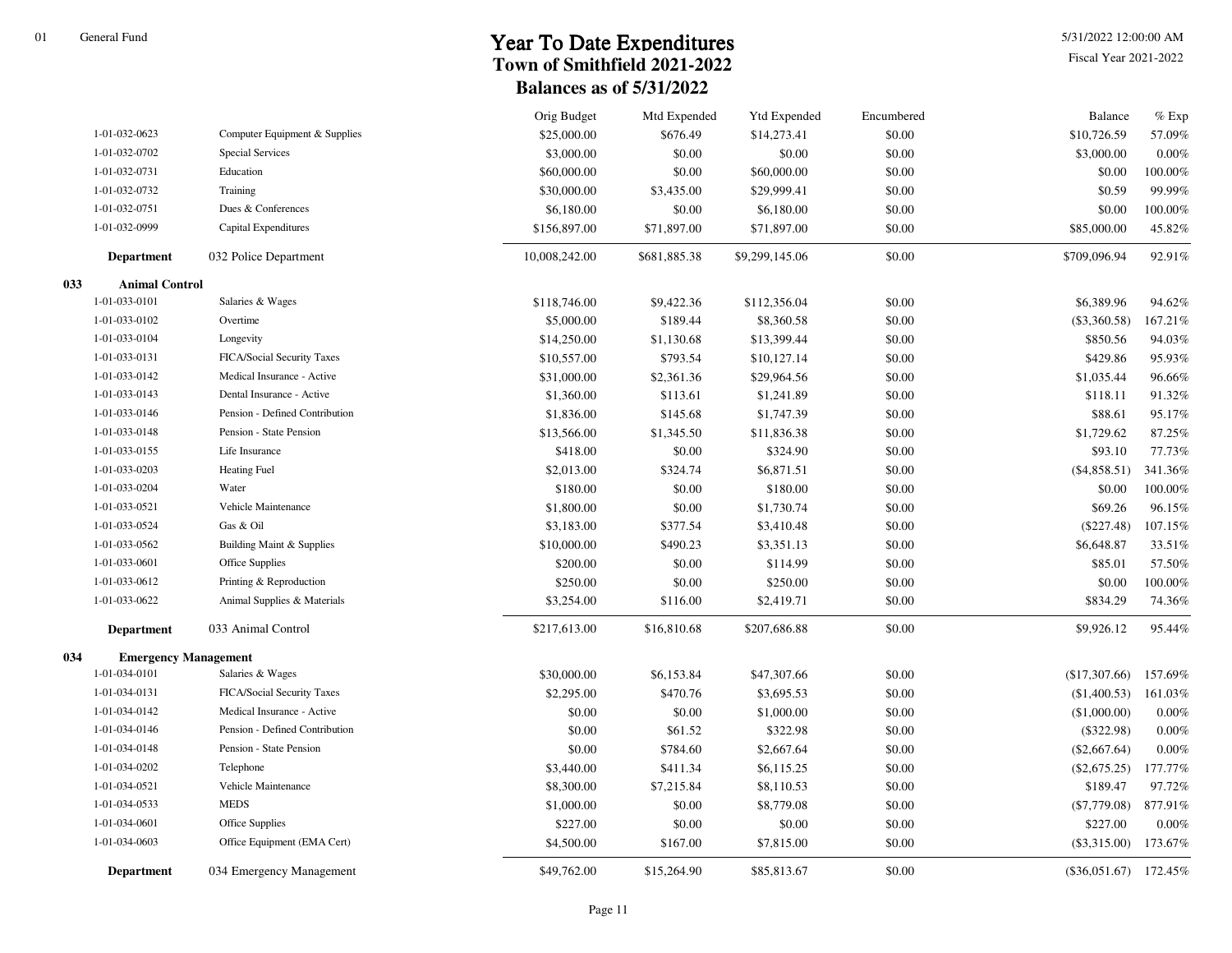5/31/2022 12:00:00 AM

|                            |                                     | Orig Budget    | Mtd Expended | <b>Ytd Expended</b> | Encumbered | Balance        | $%$ Exp |
|----------------------------|-------------------------------------|----------------|--------------|---------------------|------------|----------------|---------|
| 041<br><b>Public Works</b> |                                     |                |              |                     |            |                |         |
| 1-01-041-0101              | Salaries & Wages                    | \$1,066,983.00 | \$67,113.24  | \$912,231.38        | \$0.00     | \$154,751.62   | 85.50%  |
| 1-01-041-0102              | Overtime                            | \$100,000.00   | \$971.59     | \$87,069.53         | \$0.00     | \$12,930.47    | 87.07%  |
| 1-01-041-0103              | Part-Time                           | \$45,000.00    | \$0.00       | \$18,285.40         | \$0.00     | \$26,714.60    | 40.63%  |
| 1-01-041-0104              | Longevity                           | \$58,781.00    | \$6,021.95   | \$48,801.61         | \$0.00     | \$9,979.39     | 83.02%  |
| 1-01-041-0107              | Annual Leave                        | \$8,000.00     | \$0.00       | \$15,170.51         | \$0.00     | $(\$7,170.51)$ | 189.63% |
| 1-01-041-0131              | FICA/Social Security Taxes          | \$97,825.00    | \$5,486.45   | \$79,809.69         | \$0.00     | \$18,015.31    | 81.58%  |
| 1-01-041-0142              | Medical Insurance - Active          | \$332,565.00   | \$27,004.25  | \$335,946.45        | \$0.00     | $(\$3,381.45)$ | 101.02% |
| 1-01-041-0143              | Dental Insurance - Active           | \$14,253.00    | \$1,442.82   | \$15,559.64         | \$0.00     | (\$1,306.64)   | 109.17% |
| 1-01-041-0146              | Pension - Defined Contribution      | \$10,122.00    | \$637.73     | \$8,294.76          | \$0.00     | \$1,827.24     | 81.95%  |
| 1-01-041-0148              | Pension - State Pension             | \$114,828.00   | \$8,677.79   | \$89,698.89         | \$0.00     | \$25,129.11    | 78.12%  |
| 1-01-041-0155              | Life Insurance                      | \$3,758.00     | \$0.00       | \$2,960.20          | \$0.00     | \$797.80       | 78.77%  |
| 1-01-041-0201              | Electricity                         | \$20,000.00    | \$1,507.27   | \$17,451.72         | \$0.00     | \$2,548.28     | 87.26%  |
| 1-01-041-0202              | Telephone                           | \$3,500.00     | \$556.94     | \$6,184.17          | \$0.00     | (\$2,684.17)   | 176.69% |
| 1-01-041-0203              | <b>Heating Fuel</b>                 | \$15,000.00    | \$859.76     | \$13,798.96         | \$0.00     | \$1,201.04     | 91.99%  |
| 1-01-041-0204              | Water                               | \$1,000.00     | \$96.98      | \$1,049.44          | \$0.00     | $(\$49.44)$    | 104.94% |
| 1-01-041-0402              | <b>Clothing Rental</b>              | \$14,000.00    | \$3,529.39   | \$9,450.59          | \$0.00     | \$4,549.41     | 67.50%  |
| 1-01-041-0405              | Safety Equip. & PPE                 | \$5,000.00     | \$0.00       | \$2,045.68          | \$0.00     | \$2,954.32     | 40.91%  |
| 1-01-041-0520              | Small Tools & Supplies              | \$30,000.00    | \$3,389.50   | \$28,734.17         | \$0.00     | \$1,265.83     | 95.78%  |
| 1-01-041-0521              | Vehicle Maintenance                 | \$145,000.00   | \$6,519.89   | \$164,539.91        | \$0.00     | (\$19,539.91)  | 113.48% |
| 1-01-041-0523              | Tires & Tubes                       | \$20,000.00    | \$1,072.00   | \$7,871.47          | \$0.00     | \$12,128.53    | 39.36%  |
| 1-01-041-0524              | Fuel, Oil & Grease                  | \$38,000.00    | \$10,781.33  | \$51,796.98         | \$0.00     | (\$13,796.98)  | 136.31% |
| 1-01-041-0562              | Building Maint & Supplies           | \$35,000.00    | \$3,547.00   | \$32,688.80         | \$0.00     | \$2,311.20     | 93.40%  |
| 1-01-041-0581              | Road Maintenance Materials          | \$160,000.00   | \$6,071.17   | \$151,309.51        | \$0.00     | \$8,690.49     | 94.57%  |
| 1-01-041-0601              | Office Supplies                     | \$4,000.00     | \$175.45     | \$2,596.33          | \$0.00     | \$1,403.67     | 64.91%  |
| 1-01-041-0603              | Office Equipment Maintenance        | \$4,500.00     | \$298.00     | \$3,845.85          | \$0.00     | \$654.15       | 85.46%  |
| 1-01-041-0702              | <b>Special Services</b>             | \$53,000.00    | \$5,373.53   | \$63,684.13         | \$0.00     | (\$10,684.13)  | 120.16% |
| 1-01-041-0751              | Dues & Conferences                  | \$2,000.00     | \$0.00       | \$975.00            | \$0.00     | \$1,025.00     | 48.75%  |
| 1-01-041-0999              | Capital Expenditures                | \$439,025.00   | \$251,700.00 | \$545,339.95        | \$0.00     | (\$106,314.95) | 124.22% |
| <b>Department</b>          | 041 Public Works                    | \$2,841,140.00 | \$412,834.03 | \$2,717,190.72      | \$0.00     | \$123,949.28   | 95.64%  |
| 042                        | <b>Public Works - Highway</b>       |                |              |                     |            |                |         |
| 1-01-042-0582              | <b>Highway Drainage</b>             | \$60,000.00    | \$0.00       | \$26,128.45         | \$0.00     | \$33,871.55    | 43.55%  |
| 1-01-042-0584              | <b>Highway Resurfacing</b>          | \$500,000.00   | \$0.00       | \$362,974.46        | \$0.00     | \$137,025.54   | 72.59%  |
| <b>Department</b>          | 042 Public Works - Highway          | \$560,000.00   | \$0.00       | \$389,102.91        | \$0.00     | \$170,897.09   | 69.48%  |
| 043                        | <b>Public Works - Street Lights</b> |                |              |                     |            |                |         |
| 1-01-043-0589              | <b>Hydrant Services</b>             | \$337,928.00   | \$0.00       | \$301,665.75        | \$0.00     | \$36,262.25    | 89.27%  |
| 1-01-043-0590              | <b>Street Lights</b>                | \$400,000.00   | \$8,107.90   | \$76,965.61         | \$0.00     | \$323,034.39   | 19.24%  |
| <b>Department</b>          | 043 Public Works - Street Lights    | \$737,928.00   | \$8,107.90   | \$378,631.36        | \$0.00     | \$359,296.64   | 51.31%  |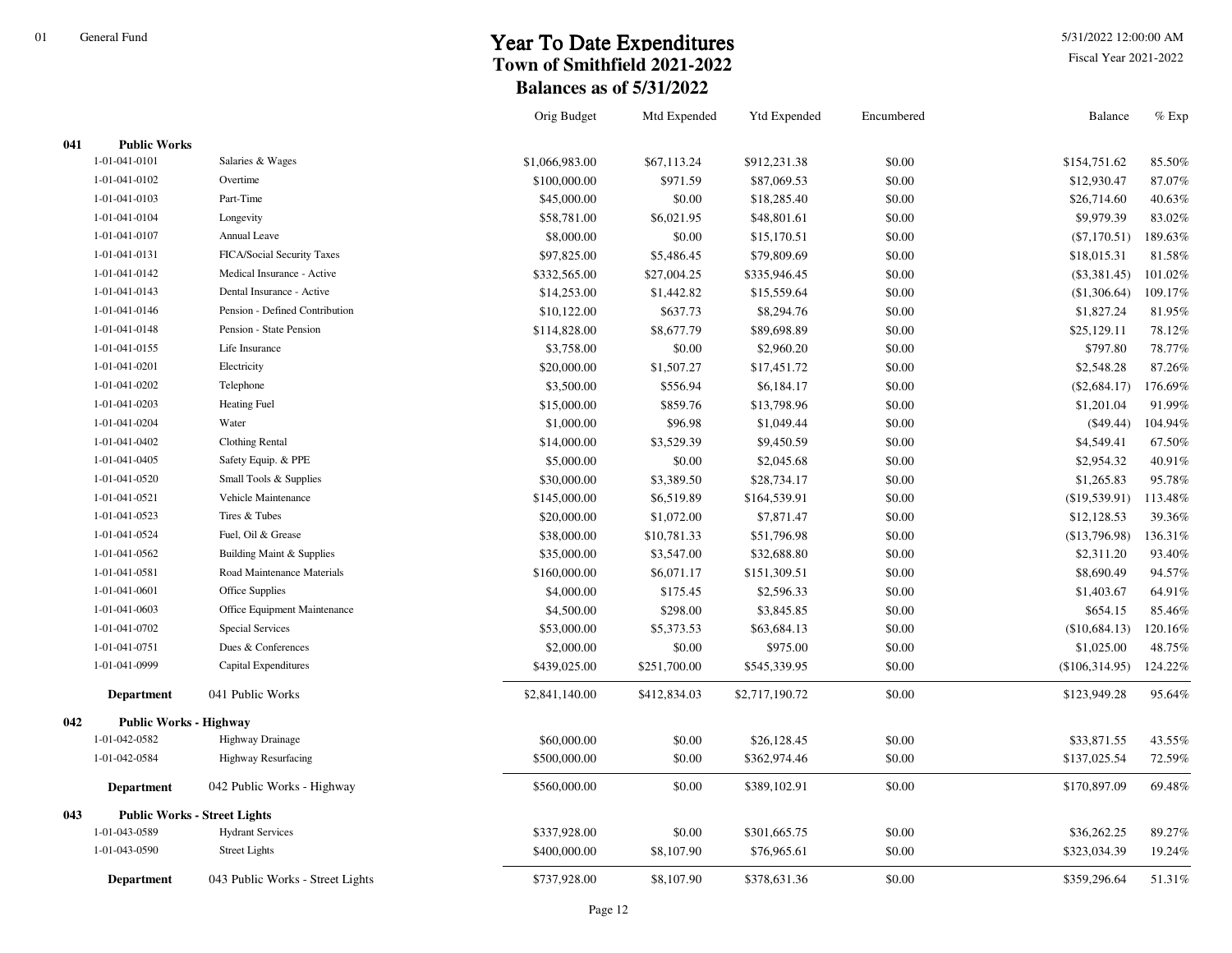5/31/2022 12:00:00 AM

|     |                   |                                         | Orig Budget    | Mtd Expended | <b>Ytd Expended</b> | Encumbered | Balance         | $%$ Exp |
|-----|-------------------|-----------------------------------------|----------------|--------------|---------------------|------------|-----------------|---------|
| 044 |                   | <b>Public Works - Rubbish/Recycling</b> |                |              |                     |            |                 |         |
|     | 1-01-044-0592     | Sanitary Landfill                       | \$180,000.00   | \$23,604.02  | \$227,028.58        | \$0.00     | $(\$47,028.58)$ | 126.13% |
|     | 1-01-044-0593     | Rubbish & Garbage Collection            | \$1,202,055.00 | \$100,478.42 | \$1,041,687.90      | \$0.00     | \$160,367.10    | 86.66%  |
|     | <b>Department</b> | 044 Public Works - Rubbish/Recycling    | \$1,382,055.00 | \$124,082.44 | \$1,268,716.48      | \$0.00     | \$113,338.52    | 91.80%  |
| 048 |                   | <b>Parks and Recreation Department</b>  |                |              |                     |            |                 |         |
|     | 1-01-048-0101     | Salaries & Wages                        | \$302,389.00   | \$24,388.00  | \$285,731.20        | \$0.00     | \$16,657.80     | 94.49%  |
|     | 1-01-048-0102     | Overtime                                | \$10,000.00    | \$1,292.31   | \$8,379.20          | \$0.00     | \$1,620.80      | 83.79%  |
|     | 1-01-048-0103     | Part Time                               | \$166,076.00   | \$6,479.82   | \$94,811.55         | \$0.00     | \$71,264.45     | 57.09%  |
|     | 1-01-048-0104     | Longevity                               | \$9,912.00     | \$268.04     | \$5,435.33          | \$0.00     | \$4,476.67      | 54.84%  |
|     | 1-01-048-0107     | Annual Leave                            | \$7,000.00     | \$1,139.87   | \$7,132.88          | \$0.00     | (\$132.88)      | 101.90% |
|     | 1-01-048-0131     | FICA/Social Security Taxes              | \$37,896.00    | \$2,510.18   | \$29,621.67         | \$0.00     | \$8,274.33      | 78.17%  |
|     | 1-01-048-0142     | Medical Insurance - Active              | \$70,787.00    | \$3,404.27   | \$55,374.79         | \$0.00     | \$15,412.21     | 78.23%  |
|     | 1-01-048-0143     | Dental Insurance - Active               | \$3,119.00     | \$360.89     | \$2,995.47          | \$0.00     | \$123.53        | 96.04%  |
|     | 1-01-048-0146     | Pension - Defined Contribution          | \$3,699.00     | \$246.52     | \$2,673.83          | \$0.00     | \$1,025.17      | 72.29%  |
|     | 1-01-048-0148     | Pension - State Pension                 | \$31,855.00    | \$3,112.02   | \$24,596.01         | \$0.00     | \$7,258.99      | 77.21%  |
|     | 1-01-048-0155     | Life Insurance                          | \$1,044.00     | \$0.00       | \$703.95            | \$0.00     | \$340.05        | 67.43%  |
|     | 1-01-048-0201     | Electricity                             | \$35,000.00    | \$3,457.40   | \$29,891.26         | \$0.00     | \$5,108.74      | 85.40%  |
|     | 1-01-048-0202     | Telephone                               | \$2,900.00     | \$139.49     | \$1,579.99          | \$0.00     | \$1,320.01      | 54.48%  |
|     | 1-01-048-0203     | <b>Heating Fuel</b>                     | \$5,000.00     | \$0.00       | \$6,583.15          | \$0.00     | (\$1,583.15)    | 131.66% |
|     | 1-01-048-0204     | Water                                   | \$3,500.00     | \$43.23      | \$850.24            | \$0.00     | \$2,649.76      | 24.29%  |
|     | 1-01-048-0401     | <b>Clothing Allowance</b>               | \$4,000.00     | \$47.58      | \$1,285.29          | \$0.00     | \$2,714.71      | 32.13%  |
|     | 1-01-048-0405     | Safety Equip. & PPE                     | \$1,500.00     | \$0.00       | \$29.99             | \$0.00     | \$1,470.01      | 2.00%   |
|     | 1-01-048-0520     | Small Tools & Supplies                  | \$2,000.00     | \$0.00       | \$375.72            | \$0.00     | \$1,624.28      | 18.79%  |
|     | 1-01-048-0521     | Vehicle Maintenance                     | \$20,000.00    | \$580.79     | \$12,637.01         | \$0.00     | \$7,362.99      | 63.19%  |
|     | 1-01-048-0523     | Tires & Tubes                           | \$1,600.00     | \$0.00       | \$460.38            | \$0.00     | \$1,139.62      | 28.77%  |
|     | 1-01-048-0524     | Fuel, Oil & Grease                      | \$18,350.00    | \$3,432.58   | \$20,428.13         | \$0.00     | $(\$2,078.13)$  | 111.32% |
|     | 1-01-048-0543     | Recreation Supplies & Equipment         | \$17,716.00    | \$5,303.12   | \$10,736.22         | \$0.00     | \$6,979.78      | 60.60%  |
|     | 1-01-048-0562     | Building Maint & Supplies               | \$10,500.00    | \$50.00      | \$7,939.16          | \$0.00     | \$2,560.84      | 75.61%  |
|     | 1-01-048-0601     | Office Supplies                         | \$500.00       | \$0.00       | \$175.34            | \$0.00     | \$324.66        | 35.07%  |
|     | 1-01-048-0603     | <b>Equipment Maintenance</b>            | \$6,290.00     | \$284.79     | \$5,412.43          | \$0.00     | \$877.57        | 86.05%  |
|     | 1-01-048-0680     | <b>Summer Recreation Camp</b>           | \$25,000.00    | \$116.82     | \$25,116.82         | \$0.00     | (\$116.82)      | 100.47% |
|     | 1-01-048-0690     | Mulch                                   | \$11,000.00    | \$0.00       | \$3,318.00          | \$0.00     | \$7,682.00      | 30.16%  |
|     | 1-01-048-0691     | Field Maintenance                       | \$8,000.00     | \$416.00     | \$4,689.82          | \$0.00     | \$3,310.18      | 58.62%  |
|     | 1-01-048-0692     | Fertilizer, seed and paint              | \$35,351.00    | \$1,698.98   | \$17,284.11         | \$0.00     | \$18,066.89     | 48.89%  |
|     | 1-01-048-0702     | <b>Special Services</b>                 | \$15,000.00    | \$1,030.91   | \$13,525.58         | \$0.00     | \$1,474.42      | 90.17%  |
|     | 1-01-048-0999     | Capital Expenditures                    | \$197,500.00   | \$21,500.00  | \$21,500.00         | \$0.00     | \$176,000.00    | 10.89%  |
|     | <b>Department</b> | 048 Parks and Recreation Department     | \$1,064,484.00 | \$81,303.61  | \$701,274.52        | \$0.00     | \$363,209.48    | 65.88%  |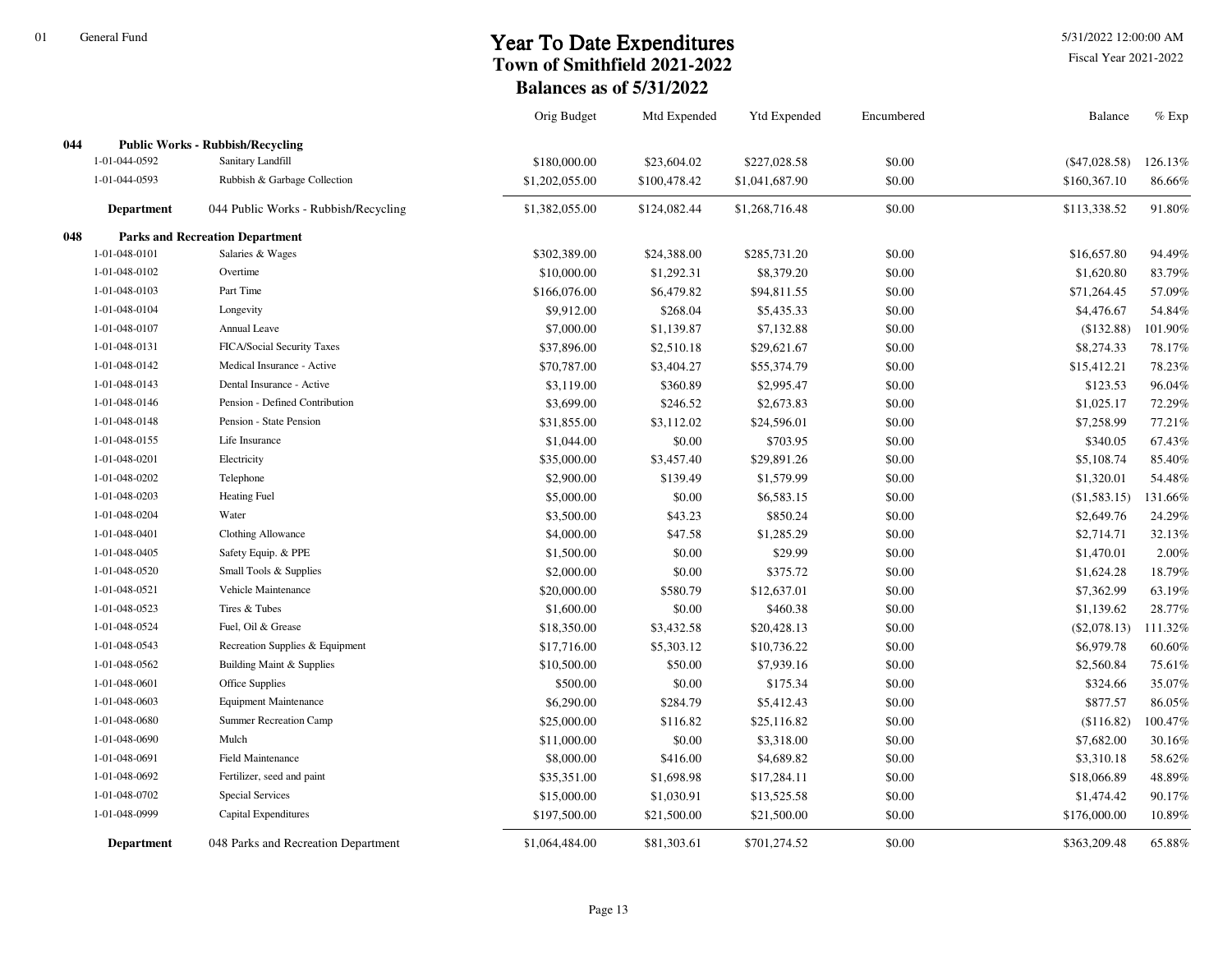5/31/2022 12:00:00 AM

|     |                              |                            | Orig Budget | Mtd Expended | <b>Ytd Expended</b> | Encumbered | Balance     | $\%$ Exp |
|-----|------------------------------|----------------------------|-------------|--------------|---------------------|------------|-------------|----------|
| 049 | <b>Land Trust Commission</b> |                            |             |              |                     |            |             |          |
|     | 1-01-049-0103                | Part Time                  | \$1,875.00  | \$125.00     | \$1,250.00          | \$0.00     | \$625.00    | 66.67%   |
|     | 1-01-049-0601                | Office Supplies            | \$100.00    | \$0.00       | \$175.00            | \$0.00     | $(\$75.00)$ | 175.00%  |
|     | 1-01-049-0612                | Printing And Reproduction  | \$200.00    | \$0.00       | \$0.00              | \$0.00     | \$200.00    | 0.00%    |
|     | 1-01-049-0751                | Dues & Conferences         | \$525.00    | \$0.00       | \$125.00            | \$0.00     | \$400.00    | 23.81%   |
|     | 1-01-049-0801                | Contingency                | \$150.00    | \$0.00       | \$0.00              | \$0.00     | \$150.00    | 0.00%    |
|     | 1-01-049-0890                | Property Management        | \$2,900.00  | \$0.00       | \$0.00              | \$0.00     | \$2,900.00  | 0.00%    |
|     | <b>Department</b>            | 049 Land Trust Commission  | \$5,750.00  | \$125.00     | \$1,550.00          | \$0.00     | \$4,200.00  | 26.96%   |
| 051 | <b>Planning Board</b>        |                            |             |              |                     |            |             |          |
|     | 1-01-051-0103                | Part-Time                  | \$500.00    | \$0.00       | \$400.00            | \$0.00     | \$100.00    | 80.00%   |
|     | 1-01-051-0601                | Office Supplies            | \$100.00    | \$0.00       | \$0.00              | \$0.00     | \$100.00    | 0.00%    |
|     | 1-01-051-0701                | <b>Consultant Services</b> | \$500.00    | \$0.00       | \$0.00              | \$0.00     | \$500.00    | 0.00%    |
|     | 1-01-051-0732                | Training                   | \$150.00    | \$0.00       | \$0.00              | \$0.00     | \$150.00    | 0.00%    |
|     | <b>Department</b>            | 051 Planning Board         | \$1,250.00  | \$0.00       | \$400.00            | \$0.00     | \$850.00    | 32.00%   |
| 052 | <b>Zoning Board</b>          |                            |             |              |                     |            |             |          |
|     | 1-01-052-0101                | Salaries & Wages           | \$5,000.00  | \$475.00     | \$3,468.00          | \$0.00     | \$1,532.00  | 69.36%   |
|     | 1-01-052-0501                | Official Travel            | \$500.00    | \$0.00       | \$0.00              | \$0.00     | \$500.00    | 0.00%    |
|     | 1-01-052-0711                | Advertising                | \$3,000.00  | \$127.00     | \$1,030.00          | \$0.00     | \$1,970.00  | 34.33%   |
|     | <b>Department</b>            | 052 Zoning Board           | \$8,500.00  | \$602.00     | \$4,498.00          | \$0.00     | \$4,002.00  | 52.92%   |
| 053 | <b>Board of Canvassers</b>   |                            |             |              |                     |            |             |          |
|     | 1-01-053-0101                | Salaries & Wages           | \$1,650.00  | \$0.00       | \$987.50            | \$0.00     | \$662.50    | 59.85%   |
|     | 1-01-053-0102                | Overtime                   | \$700.00    | \$0.00       | \$0.00              | \$0.00     | \$700.00    | 0.00%    |
|     | 1-01-053-0103                | Part-Time                  | \$500.00    | \$0.00       | \$0.00              | \$0.00     | \$500.00    | 0.00%    |
|     | 1-01-053-0601                | Office Supplies            | \$200.00    | \$0.00       | \$447.17            | \$0.00     | (\$247.17)  | 223.59%  |
|     | 1-01-053-0612                | Printing & Reproduction    | \$300.00    | \$0.00       | \$0.00              | \$0.00     | \$300.00    | 0.00%    |
|     | 1-01-053-0773                | Town meetings & Elections  | \$10,000.00 | \$100.00     | \$10,195.00         | \$0.00     | (\$195.00)  | 101.95%  |
|     | <b>Department</b>            | 053 Board of Canvassers    | \$13,350.00 | \$100.00     | \$11,629.67         | \$0.00     | \$1,720.33  | 87.11%   |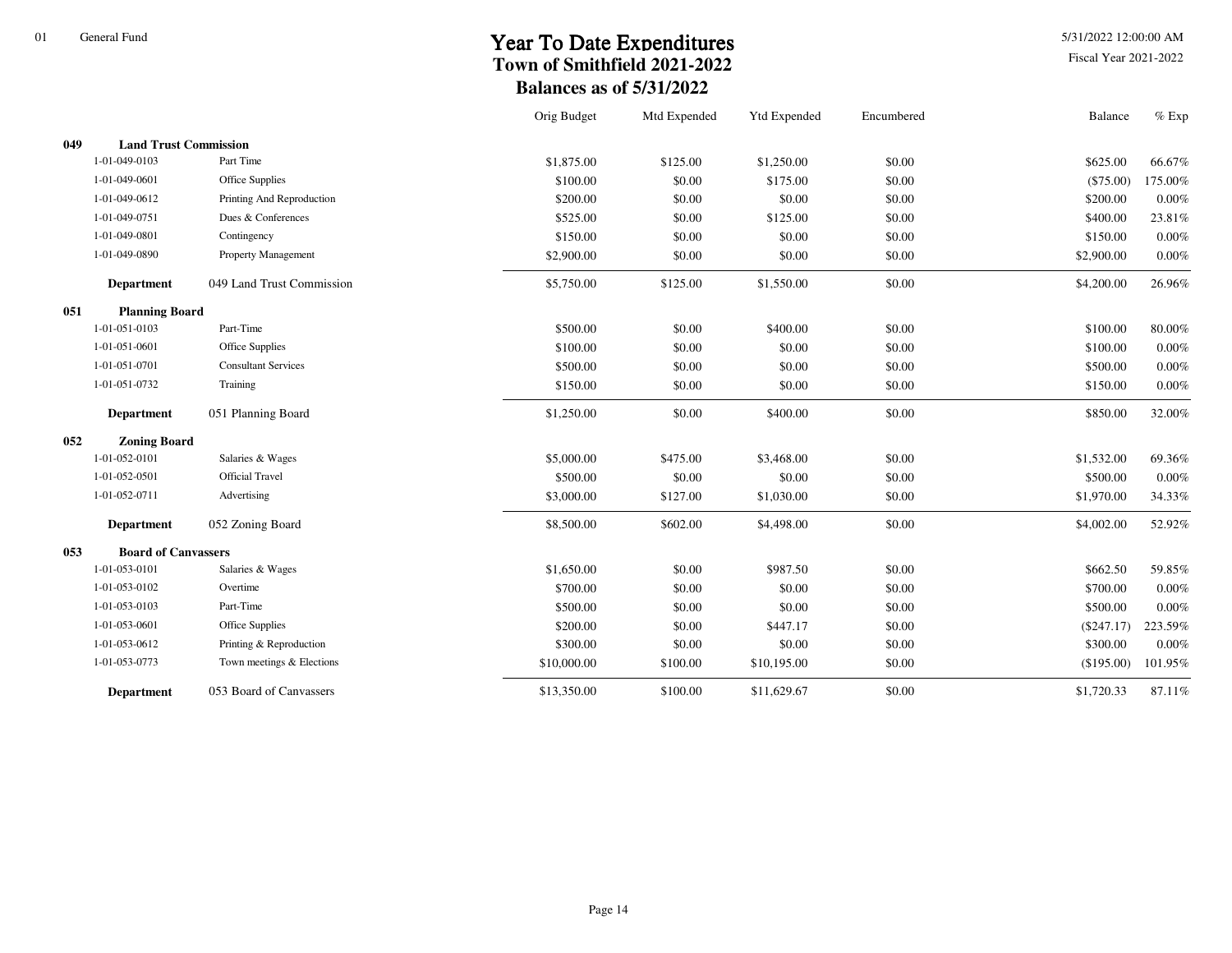5/31/2022 12:00:00 AM

|     |                               |                                             | Orig Budget | Mtd Expended | Ytd Expended | Encumbered | Balance      | $%$ Exp |
|-----|-------------------------------|---------------------------------------------|-------------|--------------|--------------|------------|--------------|---------|
| 054 |                               | <b>Conservation Commission</b>              |             |              |              |            |              |         |
|     | 1-01-054-0103                 | Part-Time                                   | \$1,500.00  | \$125.00     | \$1,250.00   | \$0.00     | \$250.00     | 83.33%  |
|     | 1-01-054-0201                 | Electricity                                 | \$200.00    | \$39.25      | \$379.91     | \$0.00     | (\$179.91)   | 189.96% |
|     | 1-01-054-0203                 | <b>Heating Fuel</b>                         | \$1,450.00  | \$0.00       | \$725.80     | \$0.00     | \$724.20     | 50.06%  |
|     | 1-01-054-0521                 | Vehicle maintenance                         | \$700.00    | \$83.10      | \$654.52     | \$0.00     | \$45.48      | 93.50%  |
|     | 1-01-054-0561                 | Building Renovations & Maint                | \$700.00    | \$0.00       | \$500.00     | \$0.00     | \$200.00     | 71.43%  |
|     | 1-01-054-0587                 | Park Maintenance                            | \$1,700.00  | \$0.00       | \$1,010.00   | \$0.00     | \$690.00     | 59.41%  |
|     | 1-01-054-0701                 | <b>Consultant Services</b>                  | \$1,000.00  | \$0.00       | \$0.00       | \$0.00     | \$1,000.00   | 0.00%   |
|     | 1-01-054-0751                 | Dues & Conferences                          | \$250.00    | \$0.00       | \$0.00       | \$0.00     | \$250.00     | 0.00%   |
|     | 1-01-054-0920                 | <b>OSCAR</b> Program                        | \$8,730.00  | \$0.00       | \$7,963.44   | \$0.00     | \$766.56     | 91.22%  |
|     | 1-01-054-0921                 | <b>Beautification Program</b>               | \$2,000.00  | \$1,042.00   | \$2,108.80   | \$0.00     | (\$108.80)   | 105.44% |
|     | <b>Department</b>             | 054 Conservation Commission                 | \$18,230.00 | \$1,289.35   | \$14,592.47  | \$0.00     | \$3,637.53   | 80.05%  |
| 055 |                               | <b>Economic Development Commission</b>      |             |              |              |            |              |         |
|     | 1-01-055-0103                 | Part-Time                                   | \$1,500.00  | \$125.00     | \$1,375.00   | \$0.00     | \$125.00     | 91.67%  |
|     | 1-01-055-0601                 | Office Supplies                             | \$100.00    | \$0.00       | \$0.00       | \$0.00     | \$100.00     | 0.00%   |
|     | 1-01-055-0701                 | <b>Consultant Services</b>                  | \$1,000.00  | \$0.00       | \$0.00       | \$0.00     | \$1,000.00   | 0.00%   |
|     | <b>Department</b>             | 055 Economic Development Commission         | \$2,600.00  | \$125.00     | \$1,375.00   | \$0.00     | \$1,225.00   | 52.88%  |
| 057 | <b>Soil Erosion Committee</b> |                                             |             |              |              |            |              |         |
|     | 1-01-057-0900                 | <b>Operating Expenses</b>                   | \$1,000.00  | \$0.00       | \$250.00     | \$0.00     | \$750.00     | 25.00%  |
|     | <b>Department</b>             | 057 Soil Erosion Committee                  | \$1,000.00  | \$0.00       | \$250.00     | \$0.00     | \$750.00     | 25.00%  |
| 059 |                               | <b>Board of Affordable Housing</b>          |             |              |              |            |              |         |
|     | 1-01-059-0120                 | Affordable Housing                          | \$0.00      | \$0.00       | \$250.00     | \$0.00     | $(\$250.00)$ | 0.00%   |
|     | <b>Department</b>             | 059 Board of Affordable Housing             | \$0.00      | \$0.00       | \$250.00     | \$0.00     | $(\$250.00)$ | 0.00%   |
| 060 |                               | <b>Board of Assessment Review</b>           |             |              |              |            |              |         |
|     | 1-01-060-0110                 | Board Of Assessment Review                  | \$250.00    | \$0.00       | \$0.00       | \$0.00     | \$250.00     | 0.00%   |
|     | <b>Department</b>             | 060 Board of Assessment Review              | \$250.00    | \$0.00       | \$0.00       | \$0.00     | \$250.00     | 0.00%   |
| 061 |                               | <b>Other Boards &amp; Commissions</b>       |             |              |              |            |              |         |
|     | 1-01-061-0900                 | Smithfield Historic Preservation Commission | \$1,500.00  | \$0.00       | \$0.00       | \$0.00     | \$1,500.00   | 0.00%   |
|     | 1-01-061-0903                 | Budget & Financial Review Commission        | \$1,500.00  | \$0.00       | \$0.00       | \$0.00     | \$1,500.00   | 0.00%   |
|     | 1-01-061-0904                 | <b>Asset Management Commission</b>          | \$1,500.00  | \$0.00       | \$0.00       | \$0.00     | \$1,500.00   | 0.00%   |
|     | 1-01-061-0905                 | Smithfield Youth Council                    | \$1,500.00  | \$0.00       | \$0.00       | \$0.00     | \$1,500.00   | 0.00%   |
|     | 1-01-061-0906                 | Capital Committee                           | \$0.00      | \$0.00       | \$254.00     | \$0.00     | (\$254.00)   | 0.00%   |
|     | <b>Department</b>             | 061 Other Boards & Commissions              | \$6,000.00  | \$0.00       | \$254.00     | \$0.00     | \$5,746.00   | 4.23%   |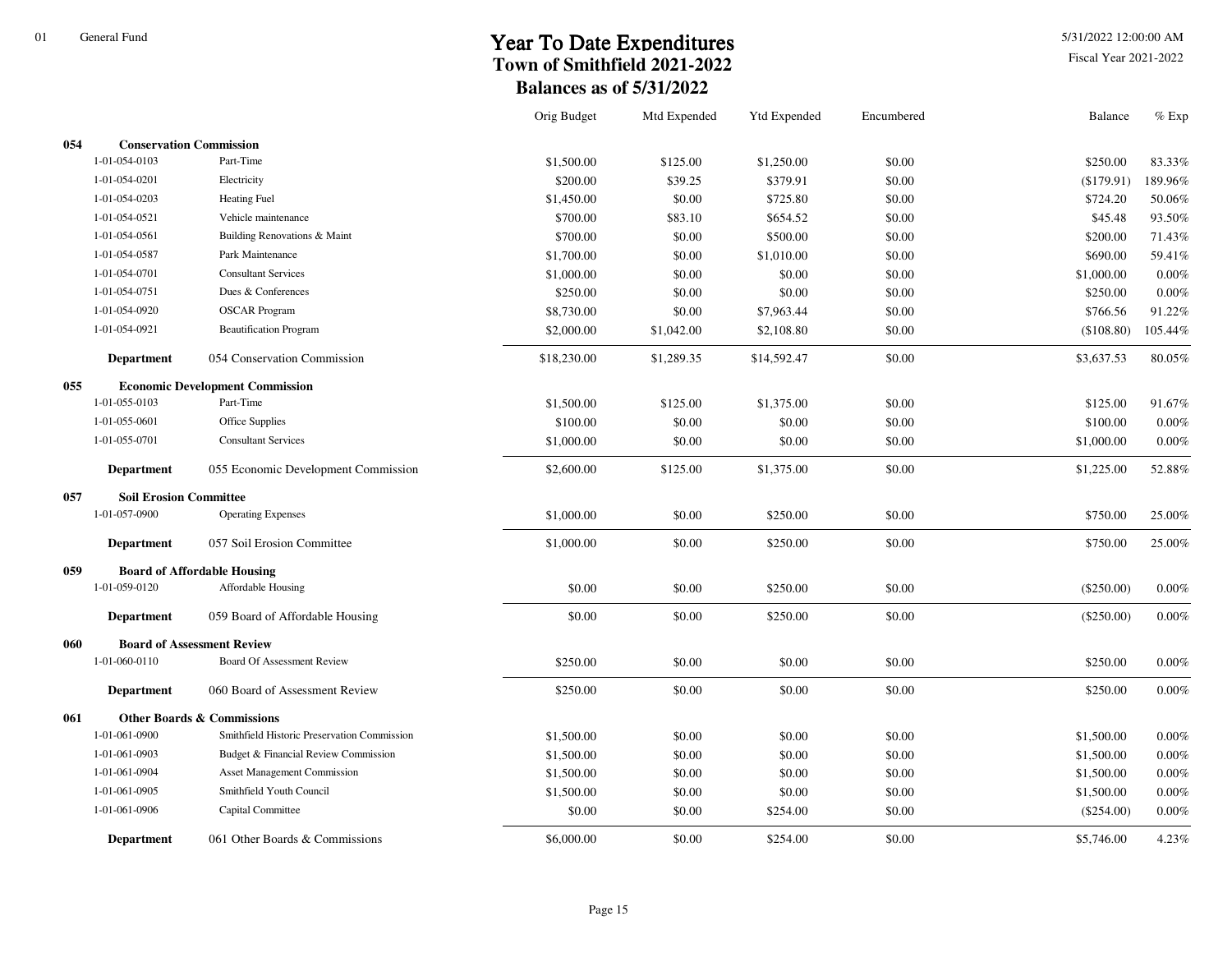5/31/2022 12:00:00 AM

|     |                                |                                              | Orig Budget     | Mtd Expended   | <b>Ytd Expended</b> | Encumbered | Balance        | $%$ Exp |
|-----|--------------------------------|----------------------------------------------|-----------------|----------------|---------------------|------------|----------------|---------|
| 070 | <b>School Department</b>       |                                              |                 |                |                     |            |                |         |
|     | 1-01-070-0900                  | School Department - Operating Expenses       | \$40,418,021.00 | \$2,932,112.10 | \$32,113,374.72     | \$0.00     | \$8,304,646.28 | 79.45%  |
|     | <b>Department</b>              | 070 School Department                        | 40,418,021.00   | \$2,932,112.10 | \$32,113,374.72     | \$0.00     | \$8,304,646.28 | 79.45%  |
| 071 | <b>Greenville Library</b>      |                                              |                 |                |                     |            |                |         |
|     | 1-01-071-0900                  | Greenville Library - Operating Expenses      | \$895,722.00    | \$74,643.50    | \$821,078.50        | \$0.00     | \$74,643.50    | 91.67%  |
|     | <b>Department</b>              | 071 Greenville Library                       | \$895,722.00    | \$74,643.50    | \$821,078.50        | \$0.00     | \$74,643.50    | 91.67%  |
| 072 | <b>East Smithfield Library</b> |                                              |                 |                |                     |            |                |         |
|     | 1-01-072-0900                  | East Smithfield Library - Operating Expenses | \$575,849.00    | \$47,987.41    | \$527,861.56        | \$0.00     | \$47,987.44    | 91.67%  |
|     | <b>Department</b>              | 072 East Smithfield Library                  | \$575,849.00    | \$47,987.41    | \$527,861.56        | \$0.00     | \$47,987.44    | 91.67%  |
| 073 |                                | <b>East Smithfield Neighborhood Center</b>   |                 |                |                     |            |                |         |
|     | 1-01-073-0900                  | E S Neighborhood Center                      | \$6,465.00      | \$0.00         | \$0.00              | \$0.00     | \$6,465.00     | 0.00%   |
|     | <b>Department</b>              | 073 East Smithfield Neighborhood Center      | \$6,465.00      | \$0.00         | \$0.00              | \$0.00     | \$6,465.00     | 0.00%   |
| 074 |                                | <b>Senior Center Department</b>              |                 |                |                     |            |                |         |
|     | 1-01-074-0101                  | Salaries & Wages                             | \$203,100.00    | \$17,119.50    | \$194,629.20        | \$0.00     | \$8,470.80     | 95.83%  |
|     | 1-01-074-0102                  | Overtime                                     | \$5,560.00      | \$1,002.27     | \$6,918.41          | \$0.00     | (\$1,358.41)   | 124.43% |
|     | 1-01-074-0103                  | Part Time                                    | \$38,547.00     | \$608.00       | \$11,704.00         | \$0.00     | \$26,843.00    | 30.36%  |
|     | 1-01-074-0104                  | Longevity                                    | \$6,914.00      | \$530.62       | \$4,865.77          | \$0.00     | \$2,048.23     | 70.38%  |
|     | 1-01-074-0131                  | FICA/Social Security Taxes                   | \$19,440.00     | \$1,420.82     | \$14,989.24         | \$0.00     | \$4,450.76     | 77.11%  |
|     | 1-01-074-0142                  | Medical Insurance - Active                   | \$75,428.00     | \$5,769.61     | \$72,844.66         | \$0.00     | \$2,583.34     | 96.58%  |
|     | 1-01-074-0143                  | Dental Insurance - Active                    | \$3,282.00      | \$227.22       | \$2,481.20          | \$0.00     | \$800.80       | 75.60%  |
|     | 1-01-074-0146                  | Pension - Defined Contribution               | \$2,100.00      | \$165.50       | \$2,007.56          | \$0.00     | \$92.44        | 95.60%  |
|     | 1-01-074-0148                  | Pension - State Pension                      | \$21,421.00     | \$2,108.75     | \$18,789.91         | \$0.00     | \$2,631.09     | 87.72%  |
|     | 1-01-074-0155                  | Life Insurance                               | \$835.00        | \$0.00         | \$649.80            | \$0.00     | \$185.20       | 77.82%  |
|     | 1-01-074-0201                  | Electricity                                  | \$30,000.00     | \$2,103.43     | \$24,330.36         | \$0.00     | \$5,669.64     | 81.10%  |
|     | 1-01-074-0202                  | Telephone                                    | \$2,500.00      | \$452.45       | \$4,933.29          | \$0.00     | $(\$2,433.29)$ | 197.33% |
|     | 1-01-074-0203                  | <b>Heating Fuel</b>                          | \$18,500.00     | \$958.53       | \$11,072.42         | \$0.00     | \$7,427.58     | 59.85%  |
|     | 1-01-074-0204                  | Water                                        | \$2,500.00      | \$407.25       | \$2,260.33          | \$0.00     | \$239.67       | 90.41%  |
|     | 1-01-074-0521                  | Vehicle Maintenance                          | \$11,000.00     | \$279.50       | \$5,486.19          | \$0.00     | \$5,513.81     | 49.87%  |
|     | 1-01-074-0561                  | <b>Building Supplies / Equipment</b>         | \$10,500.00     | \$8,034.36     | \$15,513.38         | \$0.00     | $(\$5,013.38)$ | 147.75% |
|     | 1-01-074-0562                  | <b>Building Maintenance</b>                  | \$17,500.00     | \$1,450.00     | \$16,742.43         | \$0.00     | \$757.57       | 95.67%  |
|     | 1-01-074-0601                  | Office Supplies                              | \$4,500.00      | \$0.00         | \$3,277.08          | \$0.00     | \$1,222.92     | 72.82%  |
|     | 1-01-074-0751                  | Dues & Conferences                           | \$3,000.00      | \$427.00       | \$1,554.52          | \$0.00     | \$1,445.48     | 51.82%  |
|     | 1-01-074-0999                  | <b>Capital Expenditures</b>                  | \$28,000.00     | \$0.00         | \$0.00              | \$0.00     | \$28,000.00    | 0.00%   |
|     | <b>Department</b>              | 074 Senior Center Department                 | \$504,627.00    | \$43,064.81    | \$415,049.75        | \$0.00     | \$89,577.25    | 82.25%  |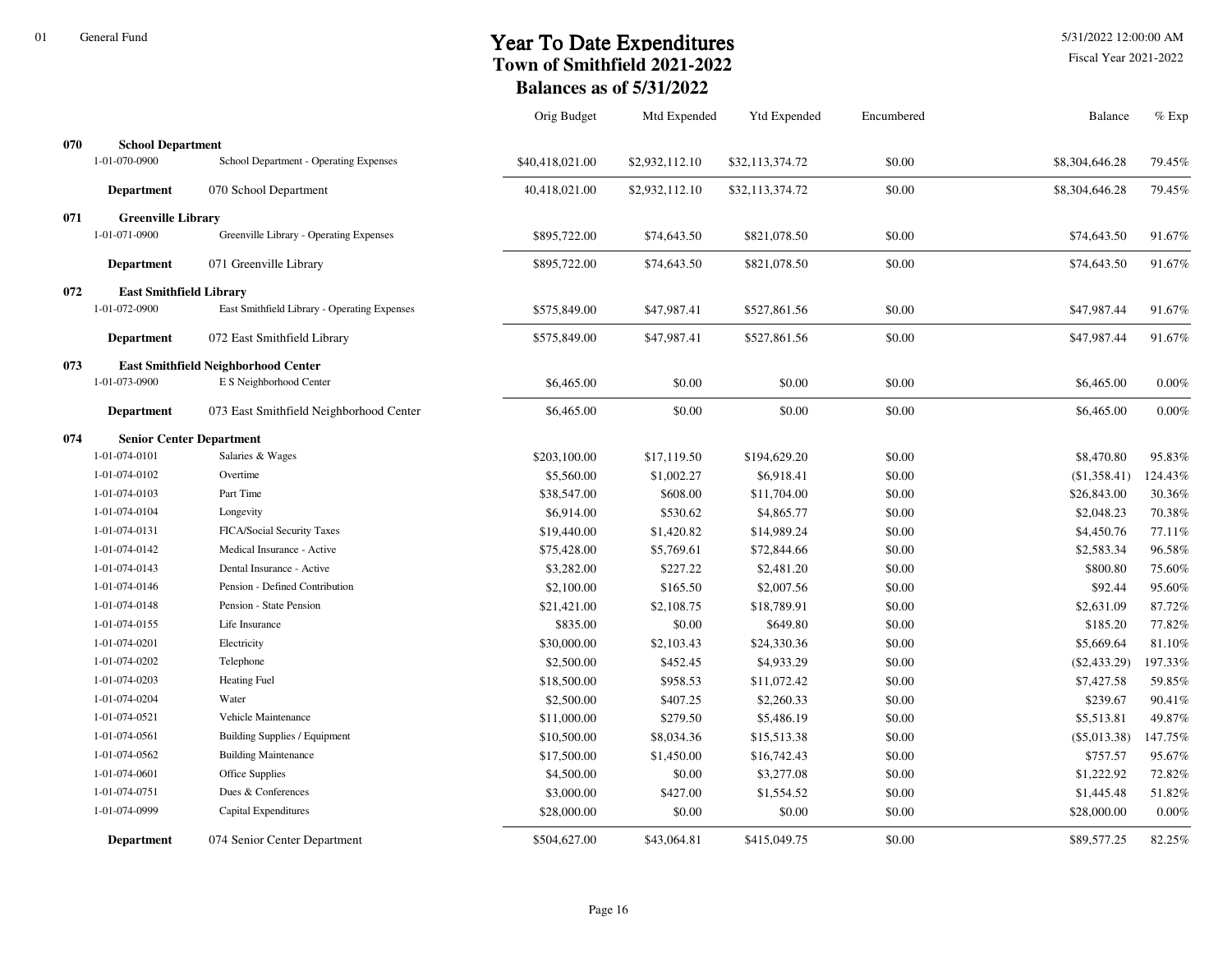5/31/2022 12:00:00 AM

|     |                               |                                             | Orig Budget    | Mtd Expended | <b>Ytd Expended</b> | Encumbered | Balance           | $%$ Exp |
|-----|-------------------------------|---------------------------------------------|----------------|--------------|---------------------|------------|-------------------|---------|
| 081 | <b>Town Aided Programs</b>    |                                             |                |              |                     |            |                   |         |
|     | 1-01-081-0940                 | Well One - Northwest Comm                   | \$12,000.00    | \$3,000.00   | \$12,000.00         | \$0.00     | \$0.00            | 100.00% |
|     | 1-01-081-0941                 | Gateway Healthcare - Mental Health Services | \$2,500.00     | \$0.00       | \$0.00              | \$0.00     | \$2,500.00        | 0.00%   |
|     | 1-01-081-0955                 | Tri-Town EOC                                | \$20,000.00    | \$0.00       | \$20,000.00         | \$0.00     | \$0.00            | 100.00% |
|     | 1-01-081-0956                 | Decorating Soldiers' Graves                 | \$750.00       | \$0.00       | \$0.00              | \$0.00     | \$750.00          | 0.00%   |
|     | 1-01-081-0957                 | Northern RI Conservation District           | \$1,000.00     | \$0.00       | \$1,000.00          | \$0.00     | \$0.00            | 100.00% |
|     | 1-01-081-0959                 | Georgiaville Pond Association               | \$500.00       | \$0.00       | \$500.00            | \$0.00     | \$0.00            | 100.00% |
|     | 1-01-081-0962                 | Sojourner House                             | \$750.00       | \$0.00       | \$750.00            | \$0.00     | \$0.00            | 100.00% |
|     | 1-01-081-0964                 | <b>Blackstone Valley Tourism</b>            | \$2,500.00     | \$0.00       | \$2,500.00          | \$0.00     | \$0.00            | 100.00% |
|     | 1-01-081-0971                 | Veterans of Foreign Wars Memorial           | \$500.00       | \$0.00       | \$500.00            | \$0.00     | \$0.00            | 100.00% |
|     | 1-01-081-0974                 | <b>Historical Society</b>                   | \$10,000.00    | \$0.00       | \$10,000.00         | \$0.00     | \$0.00            | 100.00% |
|     | 1-01-081-0976                 | Woonasquatucket River Watershed             | \$5,000.00     | \$0.00       | \$5,000.00          | \$0.00     | \$0.00            | 100.00% |
|     | 1-01-081-0977                 | Wildlife Rehab Association                  | \$2,100.00     | \$0.00       | \$2,100.00          | \$0.00     | \$0.00            | 100.00% |
|     | 1-01-081-0978                 | Smithfield Cemetery Group                   | \$750.00       | \$0.00       | \$750.00            | \$0.00     | \$0.00            | 100.00% |
|     | 1-01-081-0979                 | Smithfield Educational Foundation           | \$500.00       | \$0.00       | \$500.00            | \$0.00     | \$0.00            | 100.00% |
|     | 1-01-081-0980                 | Smithfield All Lit Up Committee             | \$1,500.00     | \$0.00       | \$50.00             | \$0.00     | \$1,450.00        | 3.33%   |
|     | <b>Department</b>             | 081 Town Aided Programs                     | \$60,350.00    | \$3,000.00   | \$55,650.00         | \$0.00     | \$4,700.00        | 92.21%  |
| 090 | <b>Municipal Debt Service</b> |                                             |                |              |                     |            |                   |         |
|     | 1-01-090-0991                 | Principal - Bonds Payable                   | \$1,385,265.00 | \$0.00       | \$1,615,000.00      | \$0.00     | $(\$229,735.00)$  | 116.58% |
|     | 1-01-090-0993                 | Interest - Bonds Payable                    | \$1,326,912.00 | \$0.00       | \$1,211,837.96      | \$0.00     | \$115,074.04      | 91.33%  |
|     | 1-01-090-0996                 | <b>Other Financing Uses</b>                 | \$0.00         | \$0.00       | \$4,000.00          | \$0.00     | (\$4,000.00)      | 0.00%   |
|     | <b>Department</b>             | 090 Municipal Debt Service                  | \$2,712,177.00 | \$0.00       | \$2,830,837.96      | \$0.00     | (\$118,660.96)    | 104.38% |
| 091 | <b>RUBS</b>                   |                                             |                |              |                     |            |                   |         |
|     | 1-01-091-0703                 | 011 - Engineering Services                  | \$0.00         | \$0.00       | \$15,581.00         | \$0.00     | (\$15,581.00)     | 0.00%   |
|     | 1-01-091-0705                 | 021 - Computer Service                      | \$0.00         | \$694.99     | \$694.99            | \$0.00     | $($ \$694.99)     | 0.00%   |
|     | 1-01-091-0899                 | 021 - Computer Operations                   | \$0.00         | \$0.00       | \$2,375.00          | \$0.00     | $(\$2,375.00)$    | 0.00%   |
|     | 1-01-091-0922                 | 021 - Handicapped Access                    | \$0.00         | \$0.00       | \$3,364.44          | \$0.00     | $(\$3,364.44)$    | 0.00%   |
|     | 1-01-091-0925                 | 001 - Full Time Government                  | \$0.00         | \$0.00       | \$356.34            | \$0.00     | (\$356.34)        | 0.00%   |
|     | <b>Department</b>             | 091 RUBS                                    | \$0.00         | \$694.99     | \$22,371.77         | \$0.00     | $(\$22,371.77)$   | 0.00%   |
| 092 | <b>Prior Year Capital</b>     |                                             |                |              |                     |            |                   |         |
|     | 1-01-092-0999                 | Capital Expenses - From Reserve             | \$0.00         | \$140,704.71 | \$370,246.30        | \$0.00     | $(\$370, 246.30)$ | 0.00%   |
|     | <b>Department</b>             | 092 Prior Year Capital                      | \$0.00         | \$140,704.71 | \$370,246.30        | \$0.00     | $(\$370,246.30)$  | 0.00%   |